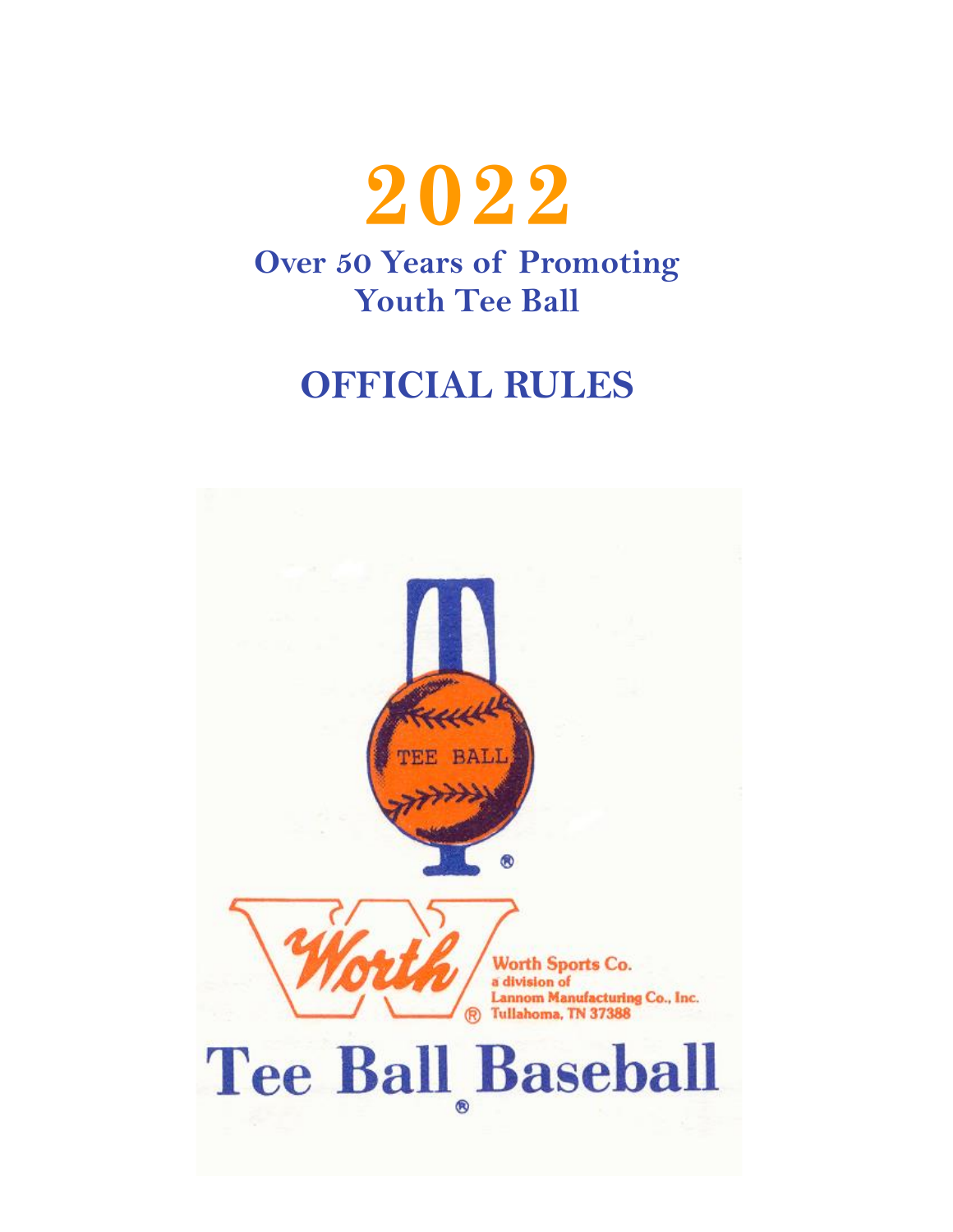#### **COPYRIGHT 2022 BY GOSPEL PROJECTS, INC. MILTON, FLORIDA**



*Dick's Sporting Goods* is a proud partner of Gospel Projects Youth Athletic Club.



Find great discounts on items you will need for the upcoming sports season!

Pensacola | Pace | Panama City Beach | Tallahassee

**www.dickssportinggoods.com**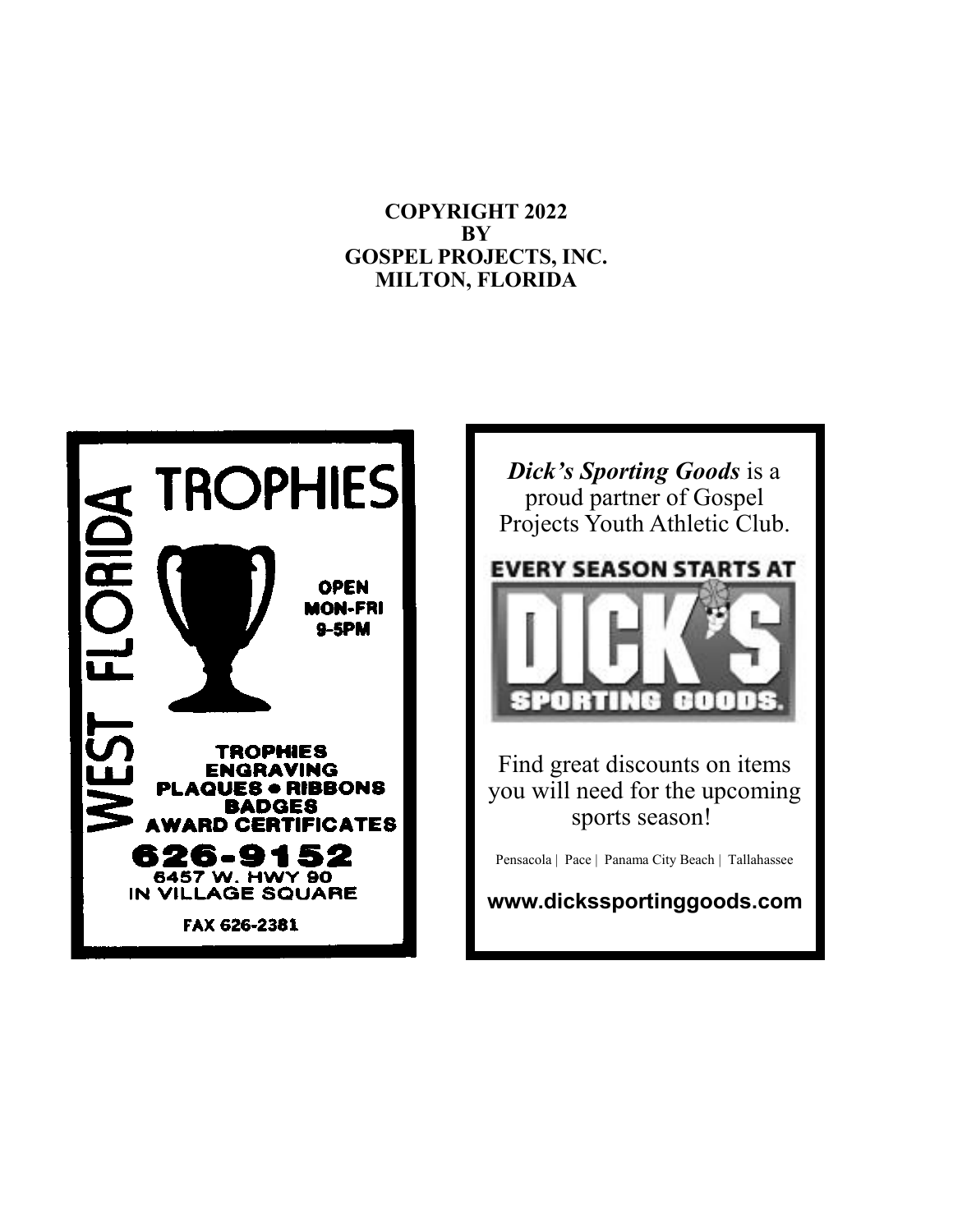#### **INTRODUCTION TO TEE BALL BY THE COMMISSIONER**

**This program for children ages 4, 5, and 6 was originated and developed by Gospel Projects, Inc. The rules in this book were written by our managers and coaches, who have worked with this age group for a number of years.**

**The TEE BALL Park, specially designed for this age group, was developed by Gospel Projects, Inc. This program is unique in many ways and was developed with one goal in mind: to start children off right on the road to enjoying baseball under Christian leadership.** 

**Enjoyment of the game is what is important to the children. When the game ceases to be fun, it ceases to be a game. In this league, undue stress MUST NOT be placed on winning, but on participation. We urge parents, and we INSIST that managers and coaches not put pressure on the children, but attempt to teach them to play the game to the best of their ability while they enjoy it.**

**We ask adults to make every effort to set a proper example by their own actions: to applaud all players or teams, never yelling AGAINST any player on any team; to show**  sportsmanship by enjoying victory without "rubbing it in<sup>"</sup> to the loser and accepting **defeat without alibiing; and to remember that THIS IS NOTHING MORE THAN A GAME OF CHILDREN'S BASEBALL.**

Dayfor 7 Albo

 **Founder TEE BALL BASEBALL (12/11/24-12/19/06)**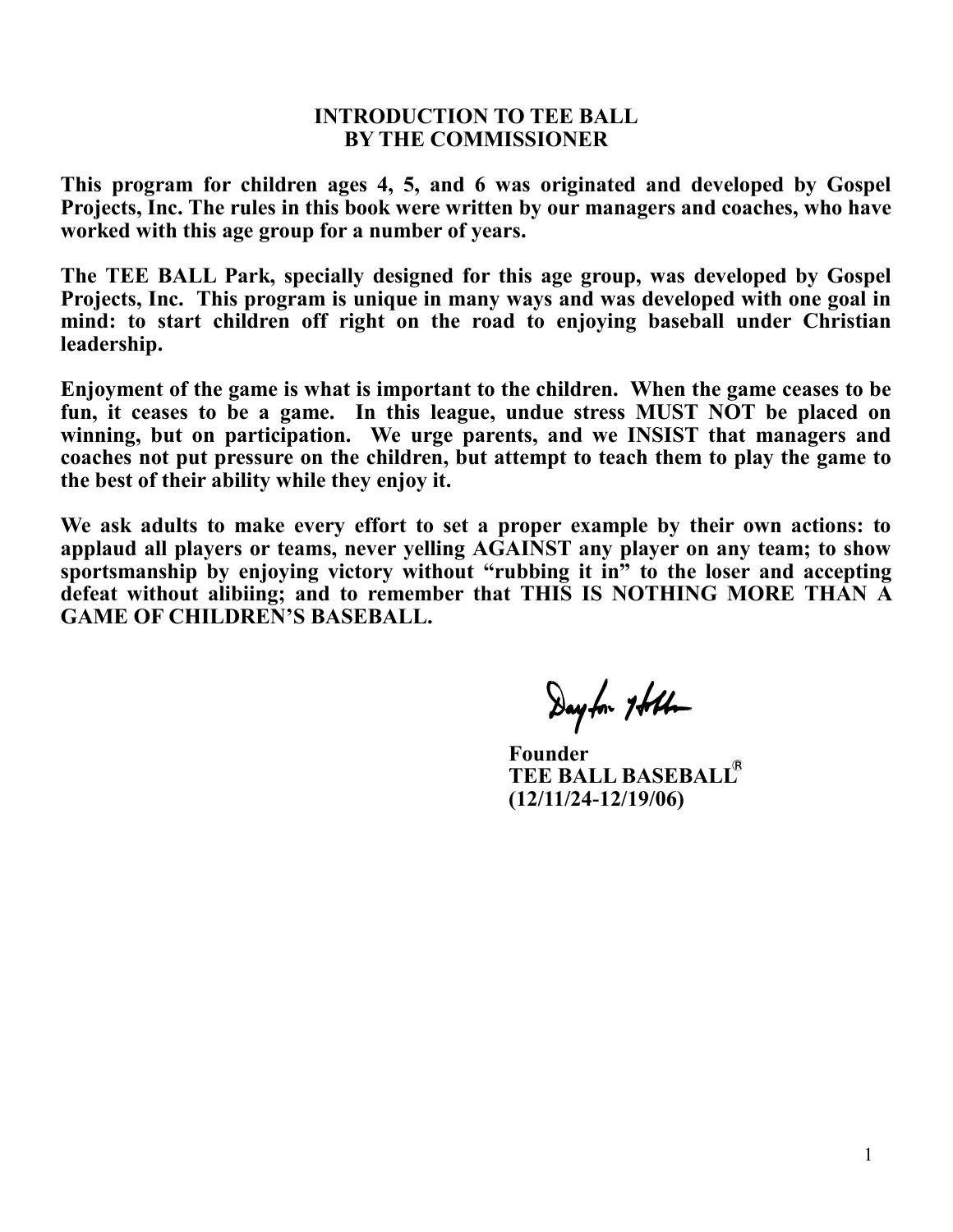# **TABLE OF CONTENTS**

# **GENERAL INFORMATION**

| Dates to Remember 3          |  |
|------------------------------|--|
|                              |  |
| <b>Record of Past Years4</b> |  |

# **PLAYING RULES**

| Field Dimensions11 |  |
|--------------------|--|

## **ORGANIZATION RULES**

| <b>Selection of Players 14</b>    |  |
|-----------------------------------|--|
|                                   |  |
|                                   |  |
| <b>Forfeiture and Protest  16</b> |  |
|                                   |  |
| <b>Admission to Games 16</b>      |  |
| Conduct and Sportsmanship  17     |  |
| Pre-TEE BALL BASEBALL 17          |  |
| <b>Pro-TEE BALL BASEBALL 17</b>   |  |
|                                   |  |

# **TOURNAMENT RULES**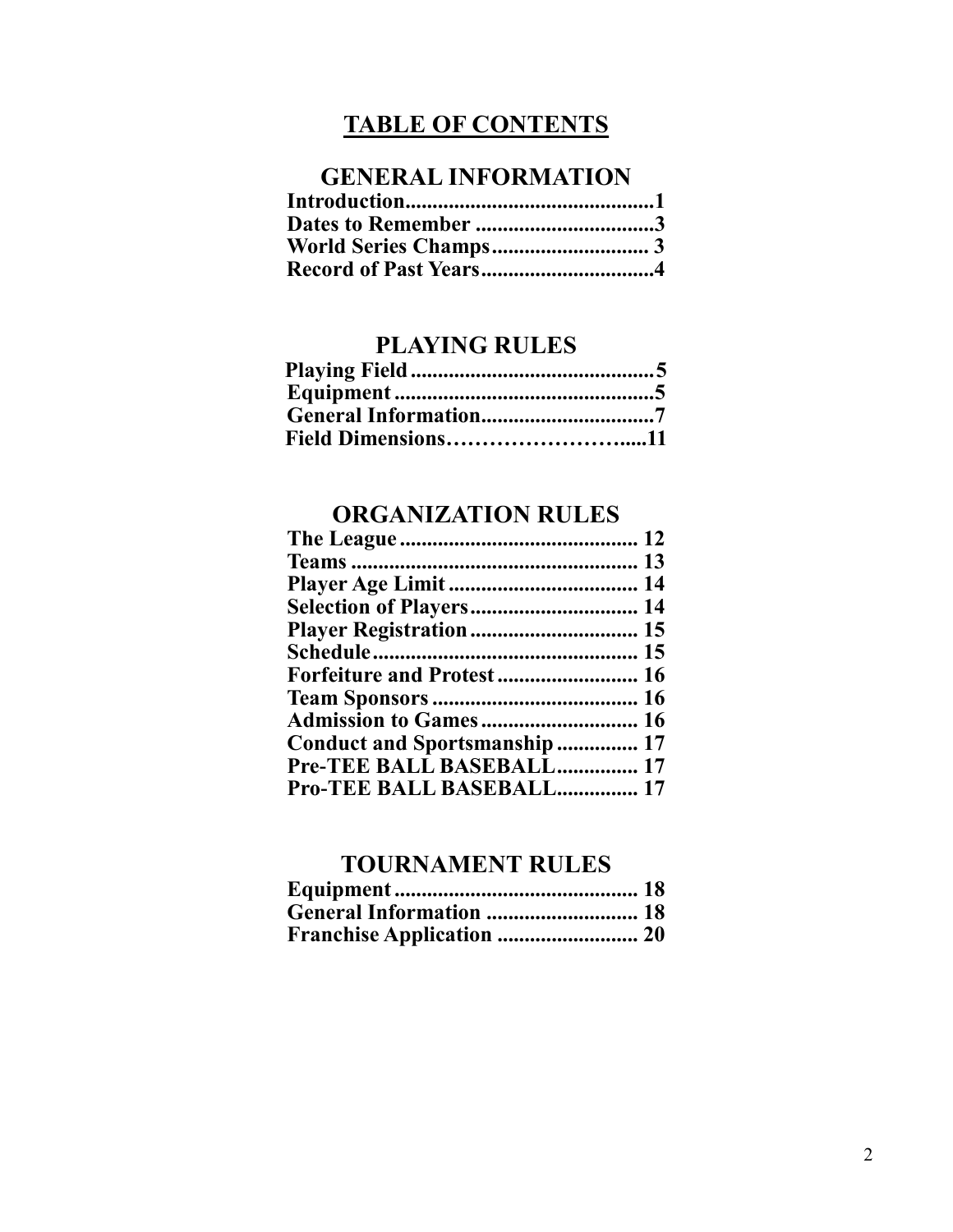# **TEE BALL DATES TO REMEMBER**

- **May 1: Deadline for filing franchise fee** to renew franchise privilege. Failure to comply will result in possible loss of tournament privileges.
- **May 1:** First day tournament teams allowed to practice.
- **June 1: Deadline for registration** of all local players and managers with the Commissioner of Tee Ball Baseball.
- **June 3: Credential's Meeting** for teams franchised and planning to participate in the Tee Ball World Series at Gospel Projects Park in Milton, Florida. Tournament affidavits and birth certificates are to be brought to this meeting for approval of tournament team participants.

# **June 9-14: Tee Ball World Series**

# **June 17-21: Four- & Five-Year-Old Tournament**

**June 30:** Last day for **suggested rule changes** to be mailed to the Tee Ball Baseball<sup>®</sup>Commissioner.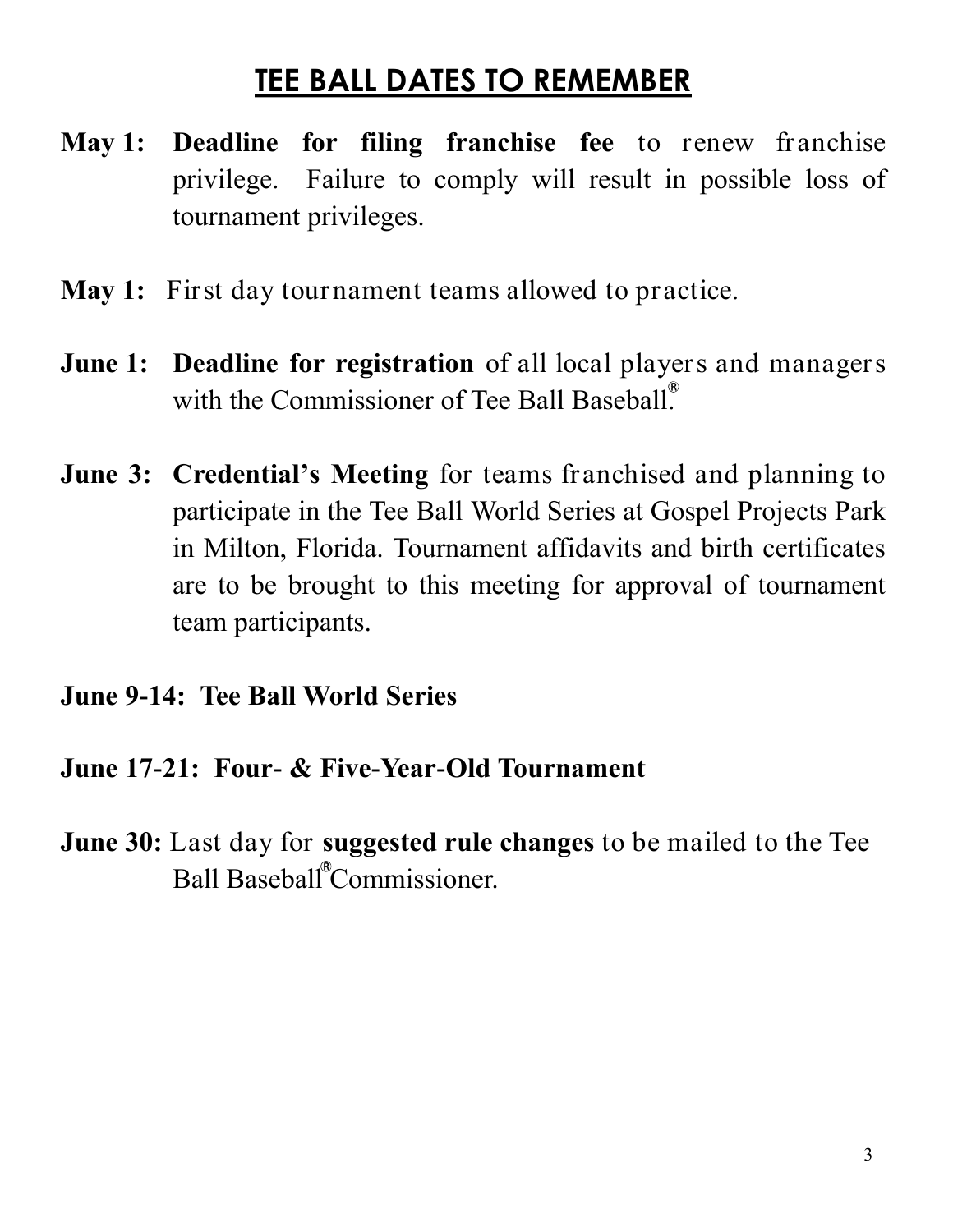| YEAR | <b>WINNER</b>                     | <b>RUNNER-</b>    |
|------|-----------------------------------|-------------------|
| 1970 | <b>Gospel Projects</b>            | <b>Myrtle Gre</b> |
| 1971 | <b>Larsen Center</b>              | <b>Brent</b>      |
| 1972 | <b>Brent West</b>                 | <b>Larsen Cen</b> |
| 1973 | <b>Larsen Center</b>              | <b>Brent Wes</b>  |
| 1974 | <b>Larsen Center</b>              | <b>Brent Wes</b>  |
| 1975 | <b>Brent West</b>                 | <b>Larsen Ce</b>  |
| 1976 | <b>Brent West</b>                 | <b>Myrtle Gro</b> |
| 1977 | <b>Brent East</b>                 | <b>Myrtle Gro</b> |
| 1978 | <b>Brent West</b>                 | <b>Brent East</b> |
| 1979 | <b>North East Pensacola Gold</b>  | <b>Brent Wes</b>  |
| 1980 | <b>Bellview National</b>          | <b>North East</b> |
| 1981 | <b>North East Pensacola Gold</b>  | Warringto         |
| 1982 | <b>North East Pensacola Gold</b>  | <b>Myrtle Gro</b> |
| 1983 | <b>Cantonment</b>                 | <b>Brent East</b> |
| 1984 | <b>North East Pensacola Blue</b>  | <b>North East</b> |
| 1985 | <b>North East Pensacola Blue</b>  | Cantonmer         |
| 1986 | <b>North East Pensacola Blue</b>  | Cantonmer         |
| 1987 | <b>North East Pensacola Blue</b>  | <b>North East</b> |
| 1988 | Warrington                        | <b>North East</b> |
| 1989 | <b>North East Pensacola Blue</b>  | <b>Myrtle Gro</b> |
| 1990 | <b>North East Pensacola Blue</b>  | <b>Myrtle Gro</b> |
| 1991 | <b>North East Pensacola Blue</b>  | <b>Brent Wes</b>  |
| 1992 | <b>North East Pensacola Gold</b>  | <b>Mrytle Gre</b> |
| 1993 | <b>Myrtle Grove Green</b>         | <b>North East</b> |
| 1994 | <b>North East Pensacola Gold</b>  | <b>North East</b> |
| 1995 | <b>North East Pensacola Blue</b>  | <b>Bellyiew N</b> |
| 1996 | <b>Myrtle Grove Green</b>         | <b>Bellview N</b> |
| 1997 | <b>North East Pensacola Blue</b>  | <b>North East</b> |
| 1998 | <b>North East Pensacola White</b> | <b>North East</b> |
| 1999 | <b>North East Pensacola Blue</b>  | <b>North East</b> |
| 2000 | <b>North East Pensacola White</b> | <b>Myrtle Gro</b> |
| 2001 | <b>North East Pensacola Blue</b>  | <b>North East</b> |
| 2002 | <b>North East Pensacola Gold</b>  | <b>Bellview N</b> |
| 2003 | <b>North East Pensacola Gold</b>  | <b>Bellview N</b> |
| 2004 | <b>Bellview National</b>          | <b>Northeast</b>  |
| 2005 | <b>North East Pensacola Gold</b>  | <b>North East</b> |
| 2006 | <b>North East Pensacola White</b> | <b>North East</b> |
| 2007 | <b>North East Pensacola Blue</b>  | <b>Myrtle Gro</b> |
| 2008 | <b>North East Pensacola Gold</b>  | <b>North East</b> |
| 2009 | <b>Cantonment White</b>           | <b>North East</b> |
| 2010 | <b>North East Pensacola Gold</b>  | <b>Myrtle Gro</b> |
| 2011 | <b>North East Pensacola Blue</b>  | <b>North East</b> |
| 2012 | <b>PARA</b>                       | <b>North East</b> |
| 2013 | <b>North East Pensacola Blue</b>  | Pace              |
| 2014 | <b>PARA</b>                       | <b>Tri County</b> |
| 2015 | <b>PARA Red</b>                   | <b>North East</b> |
| 2016 | <b>PARA</b>                       | <b>North East</b> |
| 2017 | <b>PARA</b>                       | <b>North East</b> |
| 2018 | Pace                              | <b>North East</b> |
| 2019 | <b>North East Pensacola Gold</b>  | <b>Molino</b>     |
| 2021 | <b>PARA</b>                       | <b>Northeast</b>  |

**YEAR WINNER RUNNER-UP Gospel Projects Myrtle Grove Green Breath Larsen Center Brent West Larsen Center Brent West Breadt Breadt Breadt Breadt Brent West Myrtle Grove Green Brent East Myrtle Grove Green nt East North East Pensacola Gold Brent West 1th East Pensacola Blue North East Pensacola Gold Warrington North East Pensacola Gold Myrtle Grove Green North East Pensacola Blue North East Pensacola Gold Conment North East Pensacola Blue Cantonment North East Pensacola Blue North East Pensacola Gold Warrington North East Pensacola Gold North East Pensacola Blue Myrtle Grove White North East Pensacola Blue Myrtle Grove Green North East Pensacola Blue Brent West North East Pensacola Gold Mrytle Grove Green Myrtle Grove Green North East Pensacola Blue Constant East Pensacola Blue National Myrtle Grove Green Bellview National North East Pensacola Blue North East Pensacola White North East Pensacola White North East Pensacola Gold North East Pensacola Blue North East Pensacola White North East Pensacola White Myrtle Grove Green North East Pensacola Blue North East Pensacola Gold National**  $\bf{v}$  **iew National Bellview National Northeast Pensacola North East Pensacola Gold North East Pensacola Blue North East Pensacola White North East Pensacola Blue North East Pensacola Blue Myrtle Grove White North East Pensacola Gold North East Pensacola Blue Change East Pensacola Blue North East Pensacola Gold Myrtle Grove White 2011 North East Pensacola Blue North East Pensacola Gold 2012 PARA North East Pensacola Gold County Pensacola Blue Pharmal** East Pensacola Gold **PARA North East Pensacola Blue Pace North East Pensacola Gold Cheast Pensacola Blue** 

**Enter the 2022 TEE BALL WORLD SERIES. Thursday, June 9, 2022. Birth records for the World Series teams will be checked and bracketing done on Friday, June 3, 2022 at 7:00 P.M. at Gospel Projects Field, two miles north of U.S. 90 on S.R. 89 in Milton.**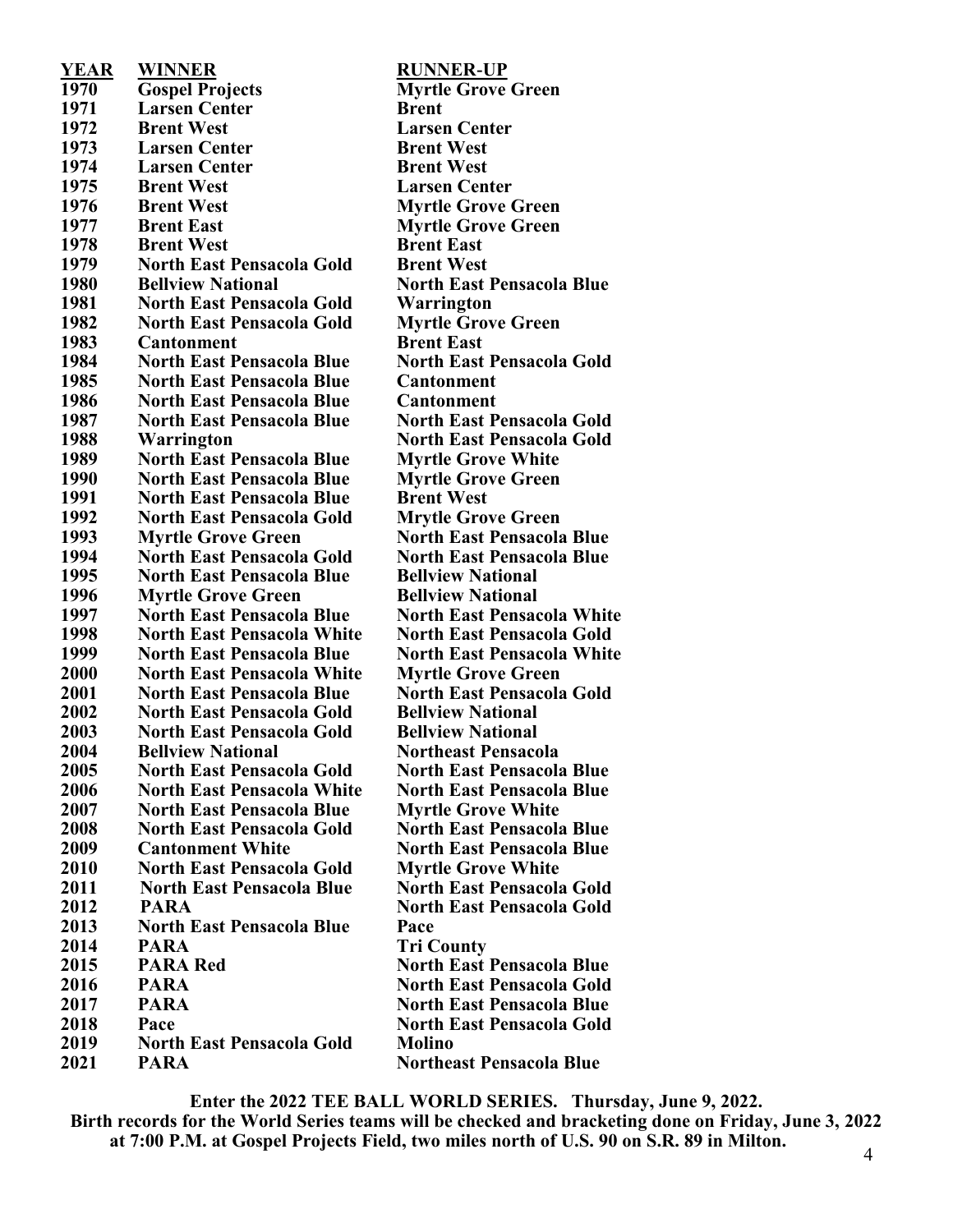## **PLAYING RULES**

#### **1.00 THE PLAYING FIELD**

- **1.01 The baselines shall be forty-five feet (45').**
- **1.02 The pitcher's "mound" shall be a circle with a radius of five feet (5'), the center of which shall be thirty-five feet (35') from the point of home plate (batting tee).**
- **1.03 The outfield fence shall be between one hundred fifteen feet (115') and one hundred twenty-five feet (125') from the back point of the home plate. Championship play for five and six year olds will be one hundred twenty-five feet (125').**
- **1.04 The batter's box shall be five feet (5') long and three feet (3') wide. It shall be six inches (6") off from home plate with two feet (2') extending forward from the center of the plate, and three feet (3') extending backward from the center of the plate.**
- **1.05 Home plate shall be a portable plate with an adjustable height tee attached on which the ball is placed to be hit by the batter.**
- **1.06 Bases shall be any youth league bases.**
- **1.07 The catcher's box shall be the distance between the outside edges of the batter's box extended six feet (6') back of the batting tee. (This is optional for local league play.)**
- **1.08 The next batter's on deck circle shall also be designated as the batter coach's box.**
- **1.09 A foul strike arc shall be made from baseline to baseline in front of home plate on a ten foot (10') radius from the back point of home plate.**
- **2.00 EQUIPMENT**
- **2.01 The ball shall weigh not less than four ounces (4 oz.) nor more than five ounces (5 oz.). It shall measure not less than nine inches (9") nor more than nine and one fourth inches (9-1/4") in circumference.**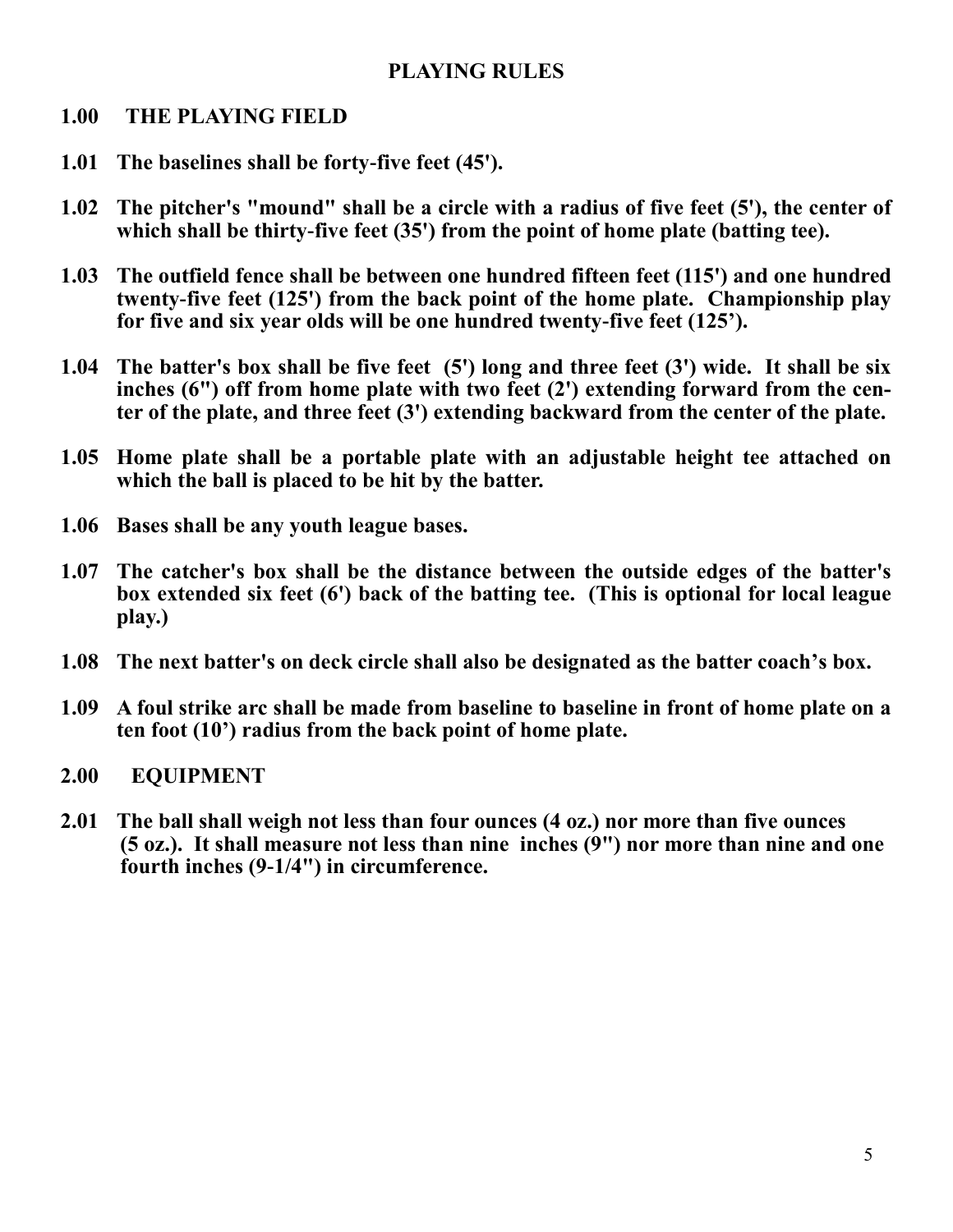**2.02 The bat must be a baseball bat which meets the USA Baseball Bat standard (USA Bat) as adopted by Tee Ball Baseball. It shall be a smooth, rounded stick, and made of wood or of material and color tested and proved acceptable to the USA Baseball Bat standard (USA Bat). Under the USA Bat standard, certified Tee Ball bats (26″ and shorter) will feature the USA Baseball mark and text which reads ONLY FOR USE WITH APPROVED TEE BALLS. All Tee Ball bats must feature the USA Baseball mark and accompanying text. Tee Ball bats that were produced and/or purchased prior to the implementation of the new standard can be certified using an Approved Tee Ball Sticker via the USA Baseball Tee Ball Sticker Program (USABaseballShop.com). For Tee Ball Baseball, bats shall be no less than twentyfour inches (24") nor more than twenty-six inches (26") in length. The barrel of the bat must not exceed two and one fourth inches (2-1/4") in diameter.**

*PENALTY***: The batter using an illegal bat shall be called out and all runners shall return to the bases occupied by them at the time such batter took his position in the batter's box. The use of the illegal bat must be protested prior to the first swing of the next batter.**

- **2.03 Players may wear any type clothing in local league play that is approved by the local league. This clothing shall include shoes, but not shoes with metal cleats. Players should always be in uniform which includes hat, shirt, pants, and socks. Shirts should be tucked in and hats worn with bill facing the front.**
- **2.04 Helmets must be worn by batters, base runners, on-deck batters, bat-boys, or base coaches while on the playing field. The batter's helmet shall be made of ultra highimpact plastic with the NOCSAE Safety Stamp. The shell shall be of one-piece construction. The helmet shall have pieces for the ears and full protection for the head and temples. The padding shall be of heavy rubber or similar material. Helmets that are not designed to stay on without a chin strap must be worn with a chin strap.**

*NOTE:* **It is important that helmets stay on while players are sliding or running the bases.**

*PENALTY***: For a first offense, the player shall be warned by the umpire; for the second and subsequent offenses in the same game, he shall be called out. If the violation is by a bat-boy or on-deck batter, the penalty for his second offense is removal from game and from field.**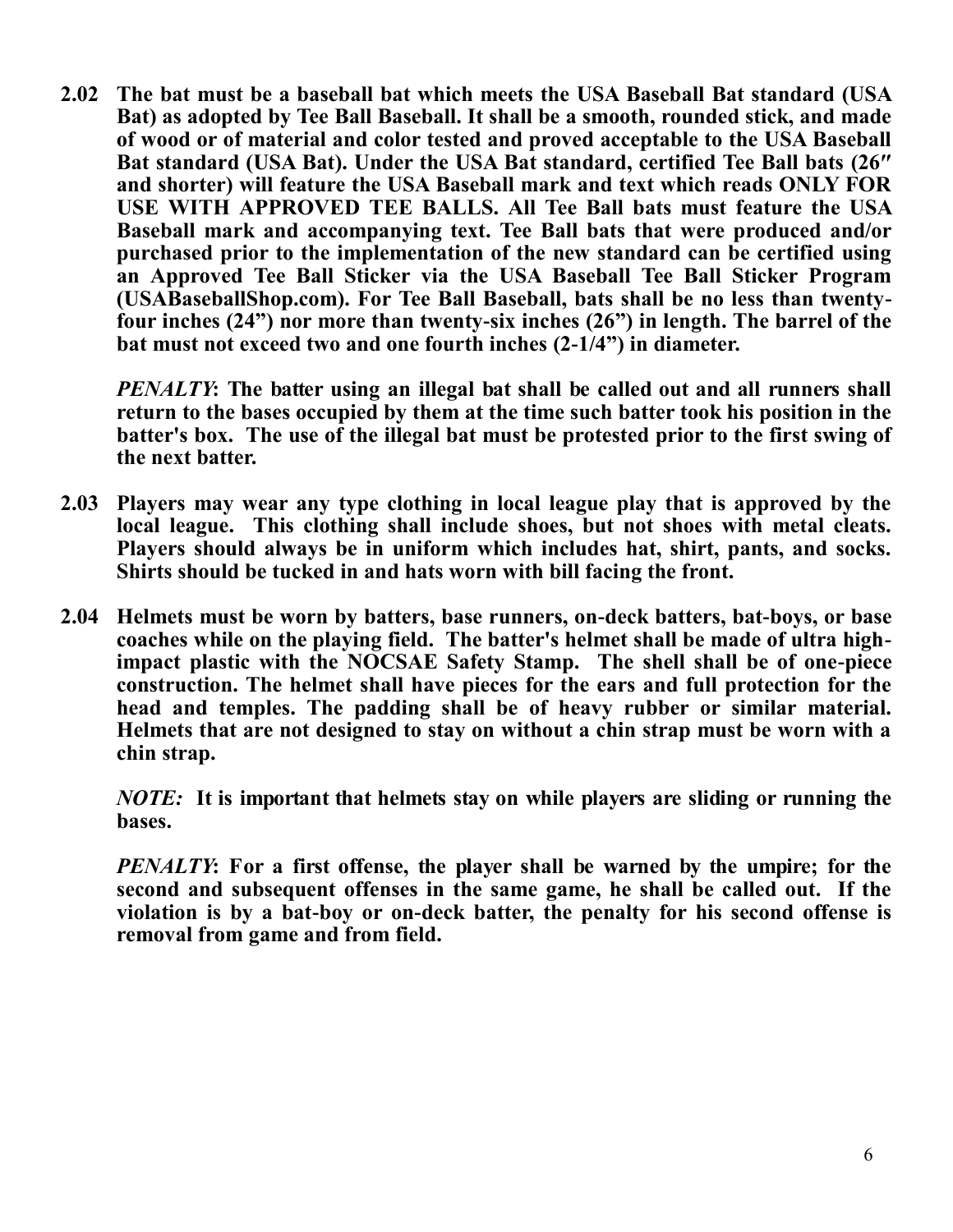- **2.05 All other equipment that is used in the TEE BALL BASEBALL program, such as gloves, hats, uniforms, shoes, and umpires' equipment shall be the choice of the local league.**
- **2.06 All pitchers in local league must wear an approved face mask for protection. Face masks are required for 5U, 4U tournament play, optional for 6U tournament play.**
- **3.00 GENERAL INFORMATION**
- **3.01 A. In local league play, a continuous line-up is encouraged. Regular substitution rules will apply in tournament play.**
- **3.01 B. Starting line-ups shall consist of ten (10) players. A local league has the option to use a continuous line-up (maximum of 10 batters per inning) with free substitution in the field or to follow regular Tee Ball substitution rules laid out in 3:01 B through 3.04 B.**
- **3.02 Substitutions must be made at the beginning of each half inning.**
- **3.03 In full six (6) inning games, each player must play at least three (3) full innings on defense and offense and bat at least one time. No player, starter, or substitute can be removed from the game by the manager until he has batted at least one time.**
- **3.04 A. Starting players may re-enter the game one time in the same batting order positions they originally occupied.**

**B. When a team has entered all of its substitutes in a game and then has an injury, illness, or ejection of a player, the manager of the opposing team shall appoint someone on the other team's bench not currently in the line-up to replace the player who must leave the game. That appointed player can play any position his manager wishes, but would bat in the place of the player who left the game even though he batted in another place in the order previously. The player who has been injured, or become ill, and had been substituted for, may not then re-enter the game. This applies to local league play only.**

**3.05 All batters must remain inside the dugout while waiting to bat except the on-deck batter who may wait in the on-deck circle. The batter coach shall remain in the on-deck circle and shall accompany the batter to the batter's box only for the purpose of adjusting the tee and giving hitting instructions. He must then return to the on-deck circle immediately.**

*PENALTY:* **Strike shall be called for each offense after the team has been warned one (1) time.**

*NOTE:* **Exceptions may be made concerning the batter coach assisting the batter for the purpose of local league play.**

**3.06 The infield fly rule is not in effect. There are no walks, intentional or otherwise, permitted in Tee Bal Baseball.**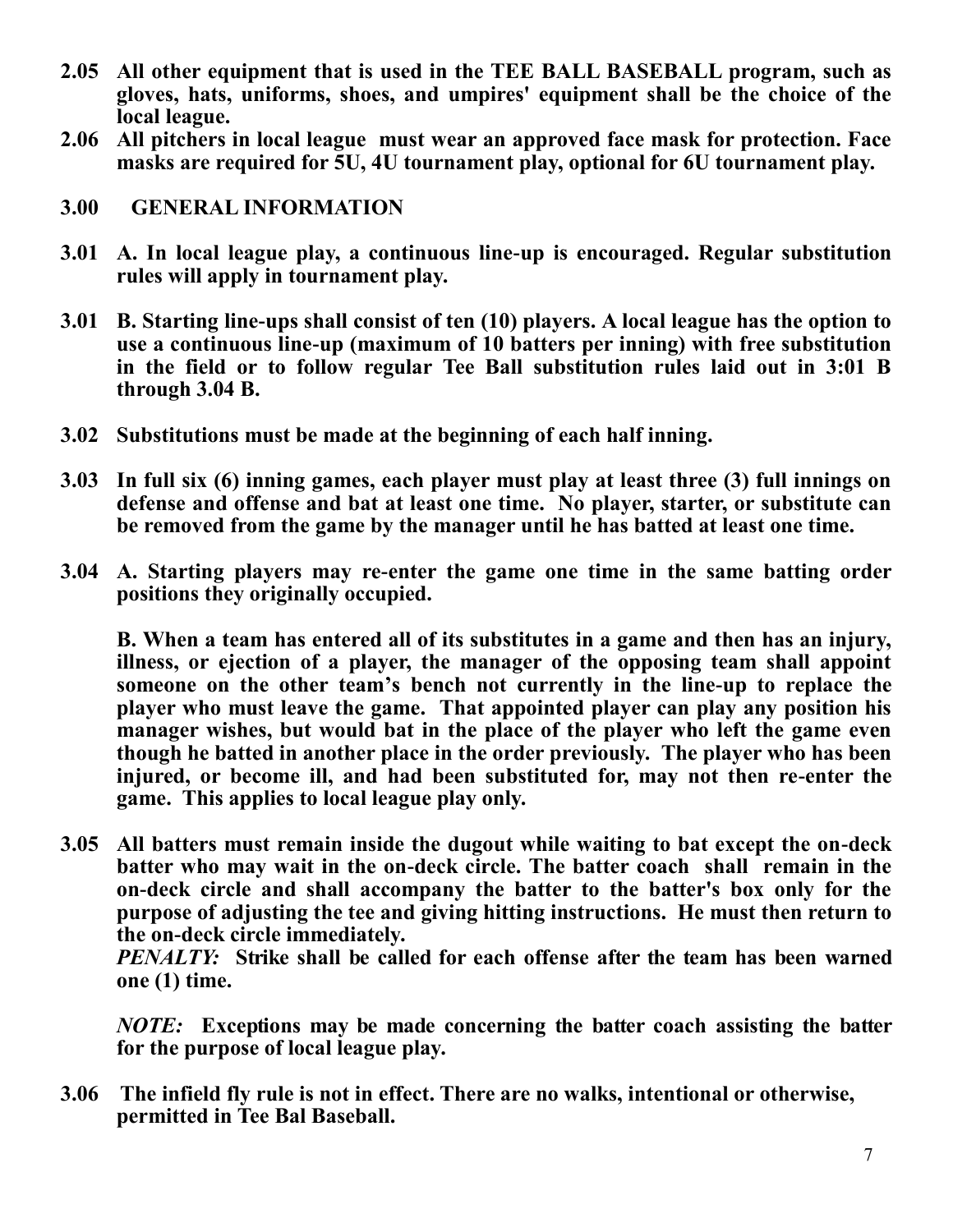**3.07 Bunting is not permitted. Chopping down on the ball, even though the batter swings through the ball, may be considered as an attempt to accomplish the same thing as a bunt. If the ball however reaches an infielder, the umpire has the discretion to rule it a non-bunt and let the play stand.**

*PENALTY:* **The batter is warned for first offense. A strike is called and runners return to bases previously occupied. Subsequent offenses, batter is out.** 

*TOURNAMENT PLAY* **- the batter is out, baserunners return.**

**3.08 Base stealing is not permitted. A baserunner must be in contact with his base at the time the ball is hit by the batter.**

*PENALTY:* The defensive team shall have the option of either accepting the play as **executed or ruling it a "no-swing" by the batter. If the play is accepted, the runner shall not advance any more bases than the batter advances.**

**3.09 Once a batted ball is in a defensive player's possession, baserunners shall not pass another base.**

*PENALTY:* **Return to the last legal base. Possession means the ball is seen by the umpire to be in the player's glove or bare hand and off the ground. A trapped ball does not constitute possession; the ball must be off the ground. The umpire calling the bases shall have a whistle which shall be blown to indicate when a batted ball is in a defensive player's possession. (The whistle is optional for local league play.)**

**3.10 If the ball is struck hard enough to roll past the ten foot (10') foul circle in front of home plate, it is a fair ball. If the ball is hit so as to land in fair territory and roll back across the foul strike line, it is a foul ball. If it stops on the foul strike line, it is a fair ball.**

*NOTE:* **The batter must make contact with the ball, NOT just the tee.**

- **3.11 The batter shall be out if he fouls three third strikes. There is no "walk" in Tee Ball Baseball.**
- **3.12 The batter shall be allowed to level his bat with the ball (half swing) only one time per strike. An additional leveling or half swing shall be called a strike. Touching the ball or accidentally bumping it off the tee as he levels his bat shall not be called a strike**.
- **3.13 The umpire shall place the ball on the batting tee when the player has declared himself ready to bat. The batter cannot then move his back foot other than picking it up and putting it down basically in line with his front foot or some** *slight* **forward or backward movement of the back foot.**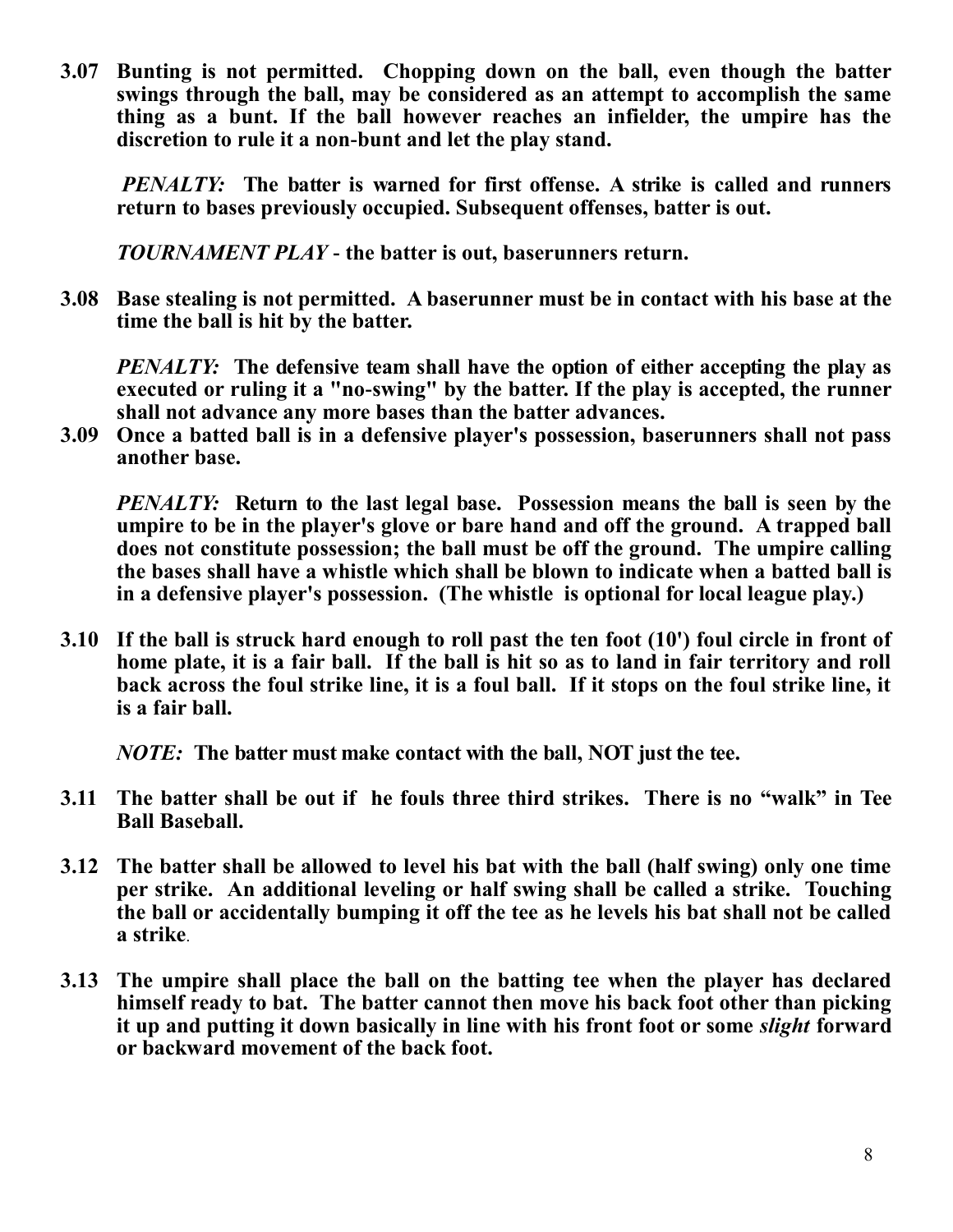*NOTE:* **The purpose of this rule is to prevent the batter from intentionally deceiving the outfielders and infielders once they are set defensively by purposefully shifting the back foot in order to hit the ball to the opposite field. Some forward or backward movement of the back foot will be ignored by the umpires if in their judgment the batter was not attempting to deceive the defensive team.** 

*PENALTY:* The defensive team shall have the option of either accepting the play as **executed or ruling it a "no-swing" by the batter. If the play is accepted, the runner shall not advance any more bases than the batter advances. The first time this offense is called against a particular batter a warning will be given and recorded in the scorebook; subsequent violations - batter is out.** 

*TOURNAMENT PLAY* **- out on first offense, baserunners return.**

- **3.14** *PENALTY***: Slinging the bat: For the first offense, the batter shall be given a warning for slinging the bat, runners returned to their bases, and the warning recorded in the scorebook. For the second and subsequent offenses in the same game, the batter shall be called out. A slung bat is the release of the bat in a dangerous fashion that is part of the initial motion of the swing.** *TOURNAMENT PLAY* **- no warning - batter is out.**
- **3.15 A team on defense shall be allowed no more than two time outs per inning. Exception - injury to a player or other emergency. (This is optional for local league play.)**
- **3.16 A team on offense shall have three (3) outs or ten (10) batters, whichever comes first.**

**A. Local leagues at their discretion may permit teams fielding only nine players at the start of an official game to bat a tenth batter without penalty by allowing the lead-off batter in any given inning to bat twice unless three outs have occurred. If the tenth player arrives after the start then that player must bat in the tenth spot.**

**B. If after a game has progressed and all substitutes have played their required innings and a player is injured, ejected, ill, or has to leave or be removed from a game reducing the number of players to nine, the opposing team will select a player from the bench of the team in question to bring the lineup back to ten batters. The substitute will then bat in the vacated spot in the lineup.** 

*TOURNAMENT PLAY -* **this rule does not apply.**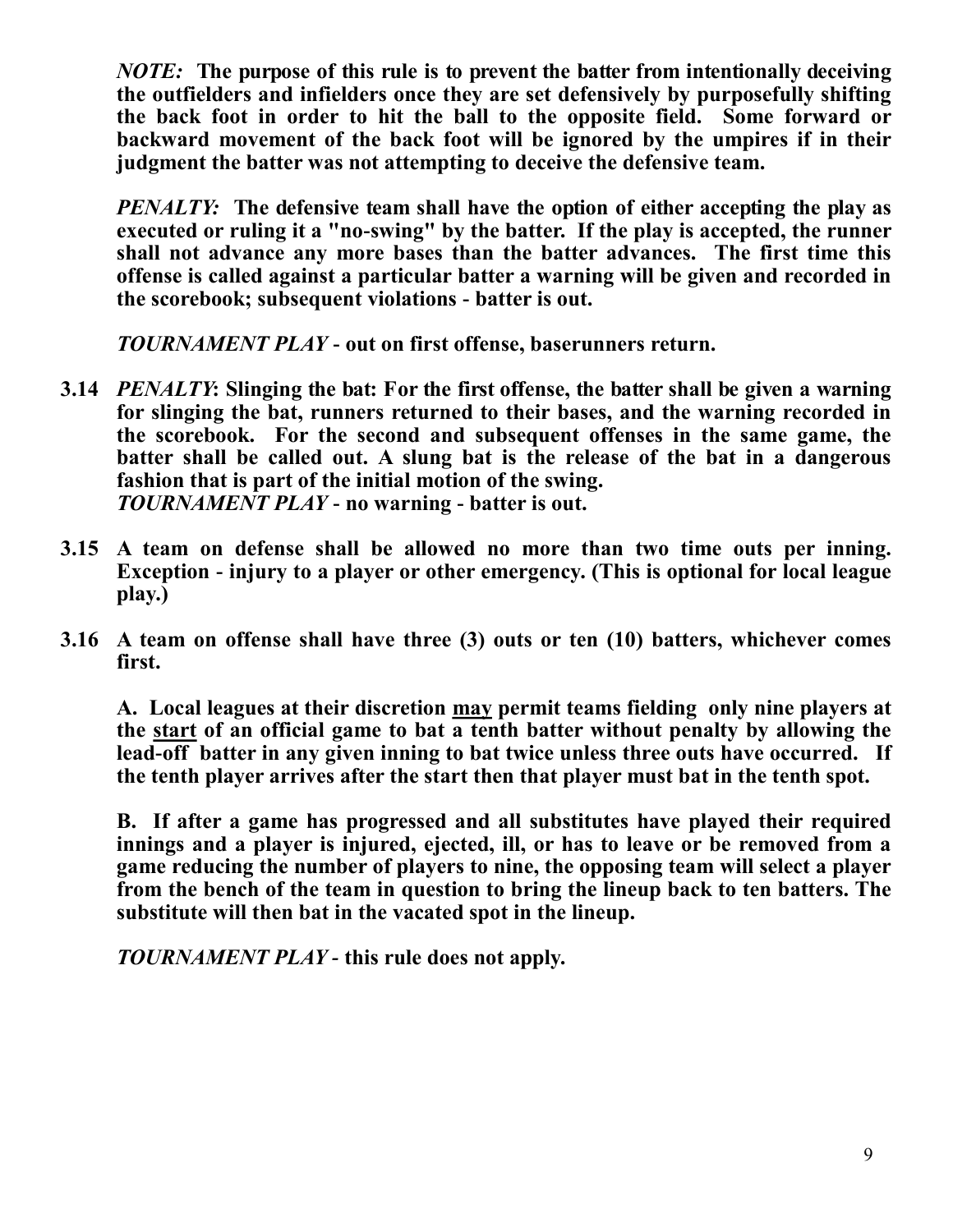**3.17 A. If the tenth (10th) batter in an inning does not reach first (1st) base safely and makes the third (3rd) out, no runs scoring on that play shall count.**

**B. If the tenth (10th) batter in an inning does reach first (1st) base safely and makes the third (3rd) out after passing first (1st) base, any runs scoring before the put-out shall count.**

**C. If the tenth (10th) batter in an inning makes the first (1st) or second (2nd) out, any runs scoring on the play shall count.**

**3.18 A. On defense, the pitcher must remain inside the ten foot (10') diameter circle until the ball is hit. All other players shall assume normal baseball positions. The tenth (10th) player is a roving outfielder.**

*NOTE:* **Players may shade to the left or to the right of their normal position; however, those positions normally to the right of second base cannot move to the left of second base before the ball is hit, and those positions normally to the left of second base cannot move to the right of second base before the ball is hit.**

- **B. It is suggested that in local league play the infield not be allowed to come in any closer than thirty-five feet (35') from home plate when the younger and/or immature batters are batting.**
- **C. A defensive player may only change defensive positions (like moving from shortstop to rover in the outfield) once per inning unless an injury occurs to a player who has been moved and therefore must be replaced. Penalty: The offensive team has the option of either accepting the play as executed or ruling a "no swing" by the batter and batting again. The defensive player who was moved illegally must be returned to their previous position.**
- **3.19 A. Players, managers, or coaches may be removed from the game for unsportsmanlike conduct after the team has been warned one (1) time.**

**B. Electronic or other means of communication with people outside the playing field for the purpose of coaching or strategizing shall not be permitted.**

- **3.20 Managers and coaches are not allowed to smoke during a game either on the field or off the field.**
- **3.21 A. A regulation game shall consist of six (6) innings. A game called because of rain, darkness, etc., shall be considered a regulation game after four (4) innings, three and one-half (3-1/2) if the home team is ahead.**
	- **B. Tie games which are called after the game has become official shall be resumed at the next regular meeting of the two teams involved. The game shall resume from the point of the termination with the same personnel in the same positions as much as is possible.**

**C. A game called for any reason before it has become official shall be declared "no contest" and shall be replayed in its entirety.** 10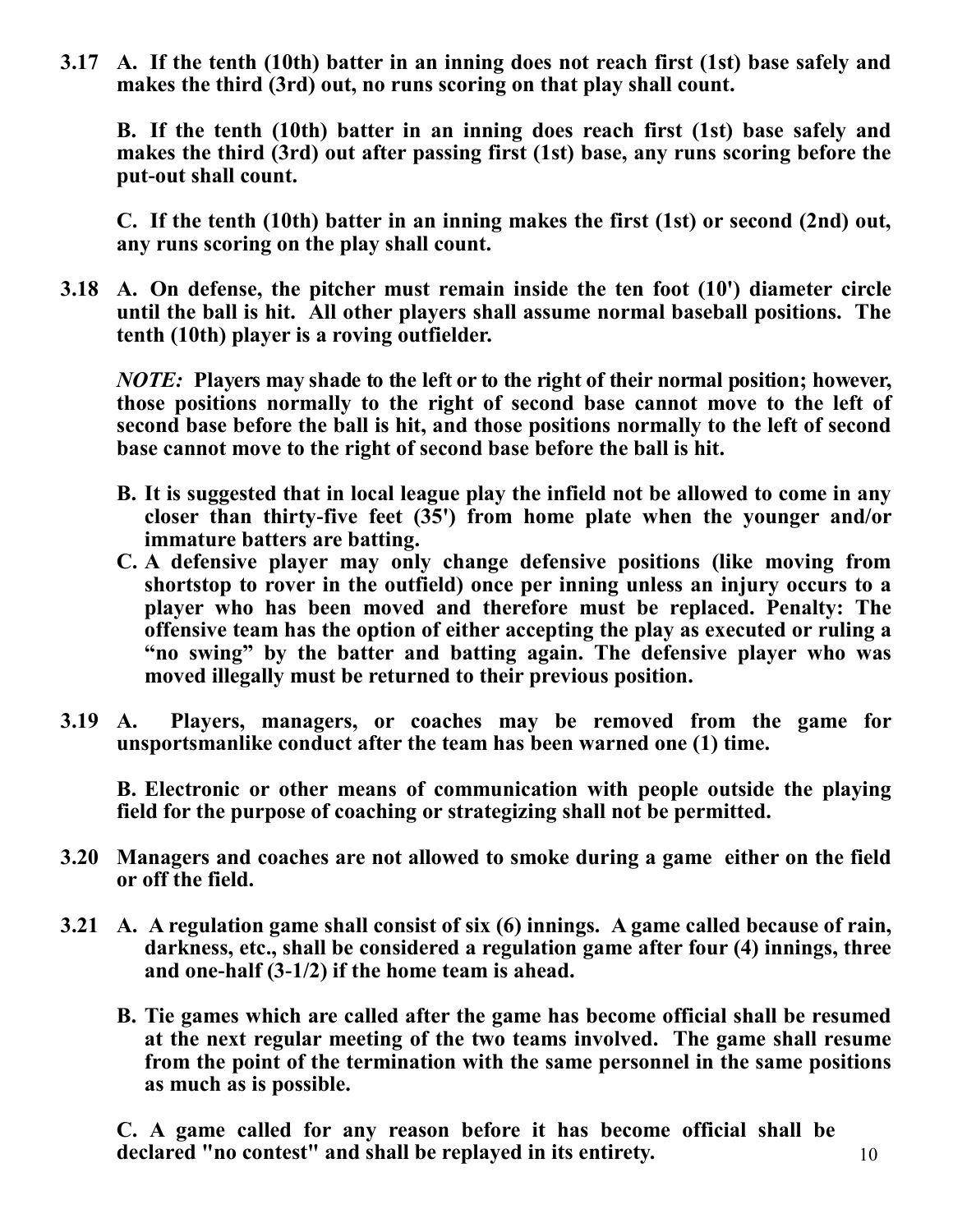**D. Local league games shall be completed whenever possible, even when a team is mathematically eliminated.** 

#### **3.22 PROTESTS**

**A. A protest which involves an umpire's judgment shall not be accepted.**

**B. Only the team manager or the acting team manager shall be entitled to file a protest.**

**C. The only legal protest shall be one which involves a violation of playing rules or the use of an ineligible player.**

**D. The protesting manager on a play situation shall notify the umpire he is protesting before another swing by the batter. The umpire shall announce that the game is being played under protest, but failure of the umpire to make this announcement shall not affect the validity of the protest.**

**E. A protest based on a play situation shall be considered only if it is placed in writing by team manager or coach and submitted to the local league president within twenty-four (24) hours.**

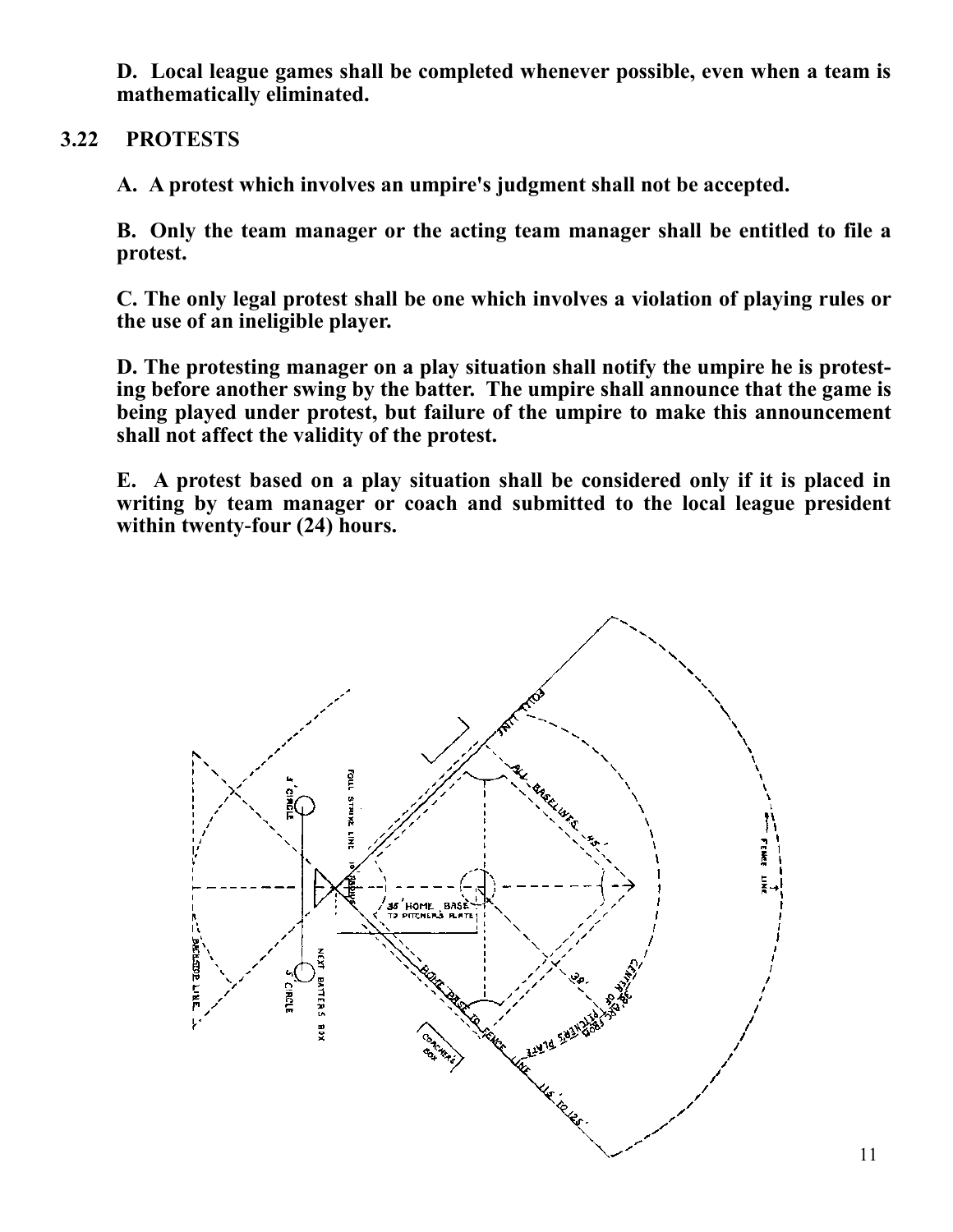**F. A protest on the grounds of the use or non-use of a player shall be filed with the local league president within twenty-four (24) hours after the completion of the game. The decision as to whether the game, or games, shall be forfeited or replayed in the event the protest is upheld, shall be left to the discretion of the league president.**

*NOTE:* **Only the game or games protested shall be considered, and all protests of this nature shall be made within twenty-four (24) hours.**

**An illegal substitution is one in violation of playing rules. Section E applies to illegal substitutions and Section F to ineligibility or non-use of a player.**

**For the purpose of this rule, an ineligible player shall be a player who is not eligible to participate in the league because of age, boundary requirements, or other reasons and is not to be confused with illegal substitutions.**

**Example: Team A player plays the first four games of the season. Team B manager protests the last of these four games on the grounds of ineligibility. The local governing body upholds the protest, but only for the game in question, not for the first three games, as each game must be protested within the twenty-four (24) hour limit.**

#### **ORGANIZATION RULES**

#### **I. THE LEAGUE**

- **A. The League shall be the smallest unit of organization and shall be governed by those active in the program which make up managing personnel, such as officers, executive committees, team managers, volunteer umpires, sponsors, and player agents, serving as the volunteer operating personnel.**
- **B. A league shall be composed of no less than eighteen (18) players (this number does not include seven-year-olds), depending upon conditions within a particular community. Each team shall play a regular schedule of games and a total of not less than twelve (12) nor more than twenty-five (25) for the season.**
- **C. Small nearby towns unable to field a league within their own territory limits shall be permitted to attach to other franchise leagues.**

*EXCEPTION***: The Commissioner shall be empowered to make exceptions for justifiable reasons. Exceptions, however, shall be on file at the Commissioner's office prior to the beginning of the local league season.**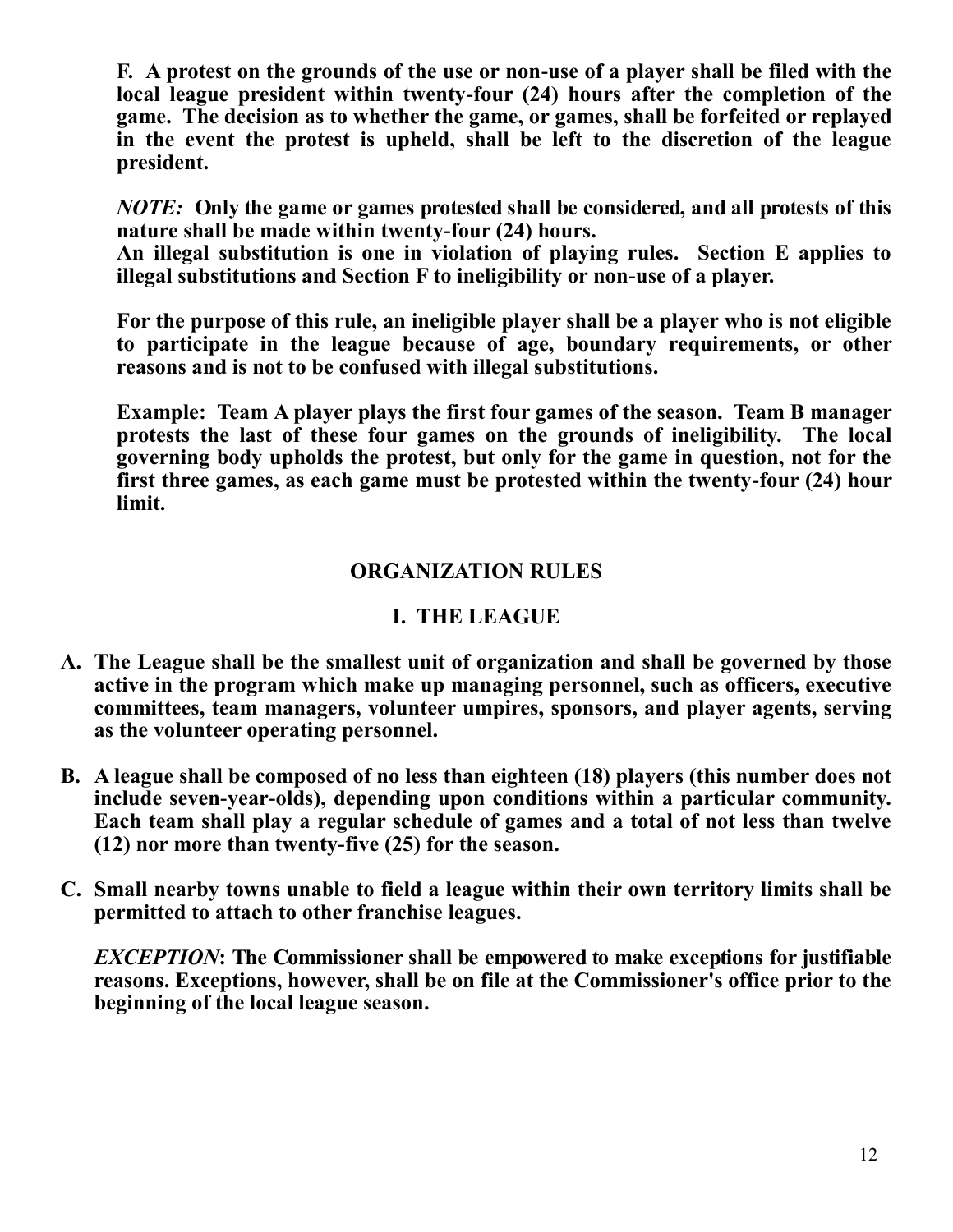**D. Organizations franchised with TEE BALL BASEBALL the previous year shall always have first refusal of franchising in succeeding years except as noted below.**

*EXCEPTION***: Under certain circumstances the renewal of a franchise may be denied if it is the opinion of the Board Committee members and the Commissioner that it is for the best interest of TEE BALL BASEBALL. A full statement as to the reasons for rejecting franchise renewal must be given to the league in question and a copy of said statement must be on file in the Commissioner's office.**

#### **II. TEAMS**

**A. A team shall consist of no more than fifteen (15) players (thirteen (13) is recommended) whose league ages are four (4), five (5), or six (6) years. If the 4's, 5's, and 6's are all playing together, the 6's are to be placed evenly among the teams before the 4's and 5's are placed. Five-year-olds may play in a separate program, but must be counted as part of a league. No league of only four- and/or five-year olds will be eligible for a TEE BALL BASEBALL franchise unless there are no six-year-olds in the community or league boundary limits available.**

*NOTE***: Seven-year olds may play at the local league's discretion, but will not be eligible for tournament play.**

**Players shall be registered with the League President prior to the first regularly scheduled game of the league season. Team membership shall not be in conflict with the Rules and By-laws of TEE BALL BASEBALL.**

- **B. The local TEE BALL teams shall not consist of more than eighteen (18) players. If more than one hundred four (104) are registered, two leagues may be formed. In the case of two leagues or more, the four and five-year-olds are to be evenly divided among the different leagues.**
- **C. League age is that age attained by a player prior to May 1st of the season in question.**
- **D. A team shall have one manager and one coach assigned to it before the selection of players is made. After this, other coaches may be added.**

 **1. On Offense - One coach may assist the batter from the batter coach's box, one may coach at 1st base, and one at 3rd base. Others must stay in the dugout with the players.**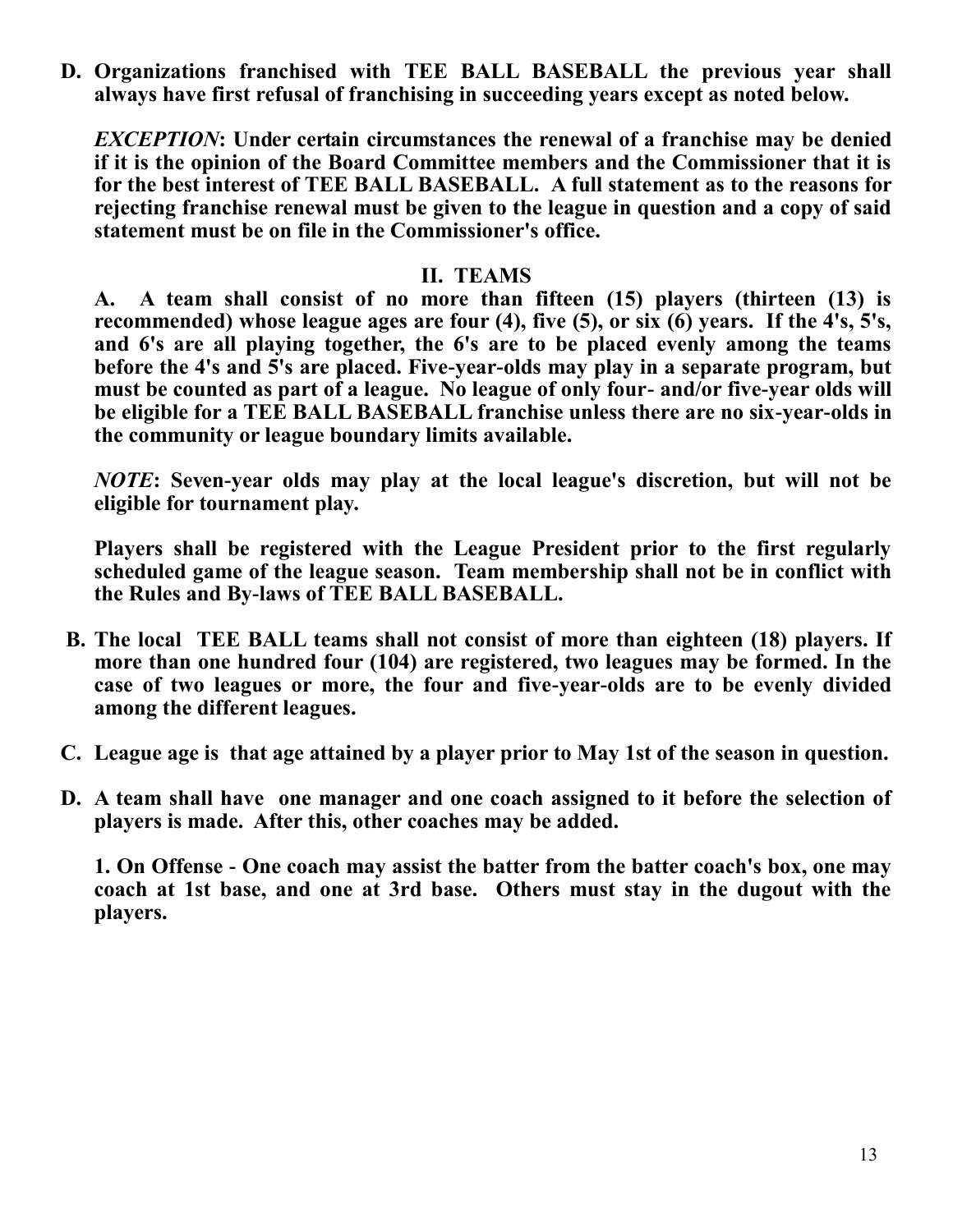**Coaches may not physically assist a baserunner.**

*PENALTY:* **Runner is out.**

**2. On Defense - One coach may stay in a coach's lane in front of the dugout, one may assist players from the outfield or from outside the playing area fence, and the remainder must stay in the dugout.**

**E. League officials may adapt their own rules in regard to the replacement of players on team roster.**

*NOTE:* **League officials shall not allow managers to drop players from their rosters**  without cause regardless of the playing ability of the player. Reasons for the **replacement of players shall include moving out of a community, sickness or injury, disciplinary measures, failure of the player to attend practice or games, and safety precautions. The reasons for replacement of players shall be included in a written statement by the team manager filed with league officials.**

#### **III. PLAYER AGE LIMIT AND BIRTH CERTIFICATE**

- **A. Anyone whose 5th, 6th, or 7th birthday falls on or after May 1st of the current calendar year shall be eligible to compete in and complete the current TEE BALL season and compete in tournament competition.**
- **B. Dates of birth of players shall be certified by copies of birth or baptismal certificate or other legally accepted proof of age to a designated league official prior to the league's first regularly scheduled game. All birth and baptismal records shall be signed. A photo static copy shall be acceptable.**

## **IV. SELECTION OF PLAYERS**

- **A. Each league shall determine its own method for the selection of players for team rosters. However, any system used shall be under the direction of a player agent who shall see that all teams have equal opportunity in the selection of players.**
- **B. Those who do not register in time to participate in the player selection system shall be ineligible, with these exceptions -- any who were sick or injured or any who became new permanent residents of the community after the selection. Those who were sick or injured shall have their disabilities confirmed by a physician's notarized affidavit.**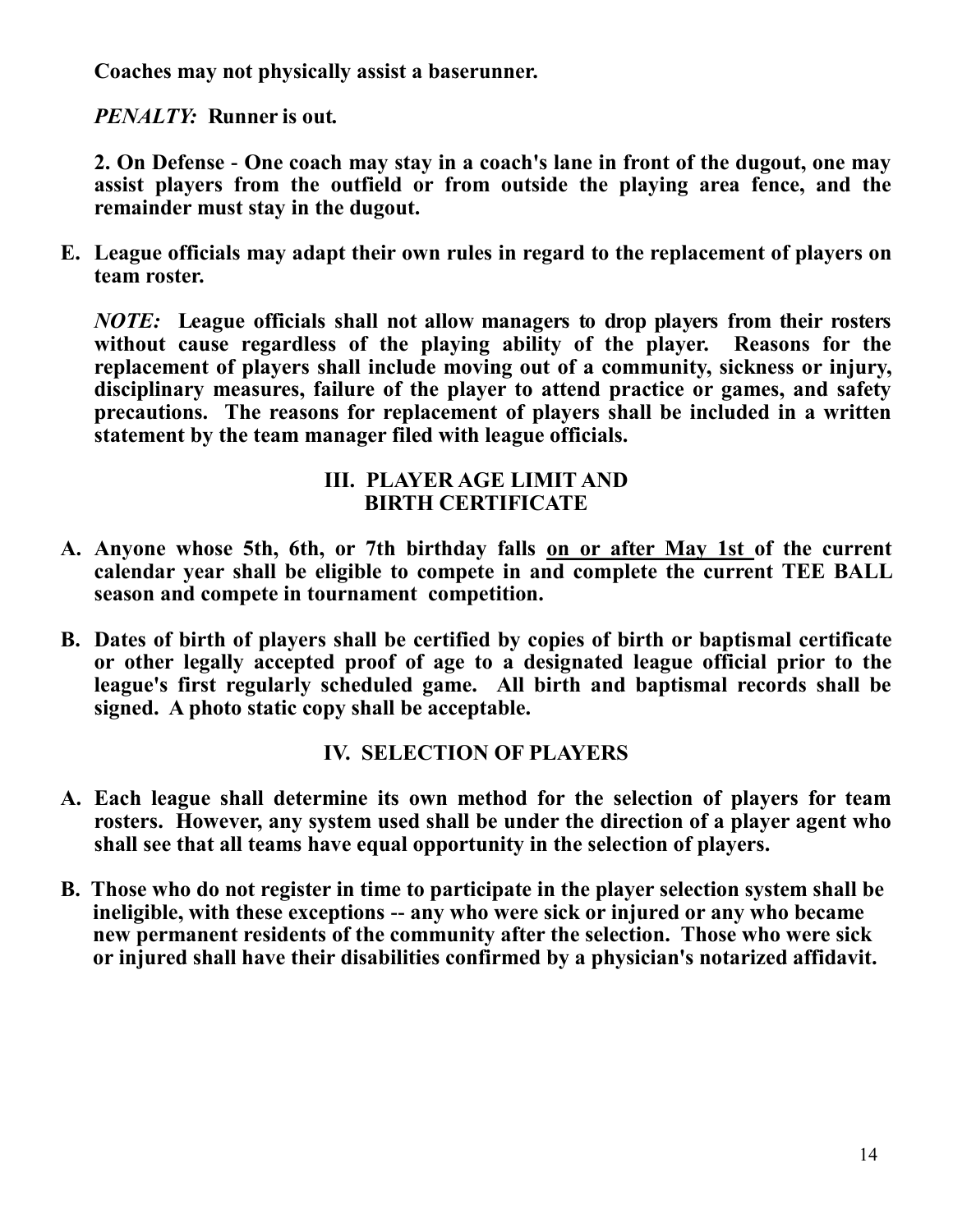**A new resident arriving after the selection may be assigned to a team provided all managers of teams participating in the player pool and the League President approve the assignment. Managers shall not drop a player from their rosters in order to sign a new player.**

*NOTE:* **Players may not play in another TEE BALL franchised program without an official release. This release must be dated in the present calendar year, and signed by the present president of the park from which the player is being released.**

*PENALTY:* **Loss of tournament eligibility for the player illegally picked up and legitimate grounds for protest in local league games. This offense can also be grounds for loss of tournament eligibility for the local league involved. Anyone who registers or tries to register with a league and is not accepted or who is not assigned to a team after being registered, shall have the right of applying in any other TEE BALL BASEBALL league. Those thus affected will be required to secure the written release of the league which they first approached and they will be obligated to play with the league that accepts them for the remainder of their eligible years unless allowed to transfer under proper TEE BALL BASEBALL regulations.**

#### **V. PLAYER REGISTRATION**

**All leagues participating in tournament play shall file a roster of players and managers and coaches of each team in the league with the Commissioner of TEE BALL BASEBALL on or before June 1 of the current year. The registration on the official registration forms shall include the full name of the player, his/her date of birth, and residence in detail.**

*PENALTY:* **Loss of tournament eligibility for any player and/or manager or coach not registered.**

*NOTE:* **Should there be changes to these rosters, the Commissioner must be notified in writing of the change.**

#### **VI. SCHEDULE**

- **A. All teams shall play a schedule of not fewer than twelve (12) games nor more than twenty-five (25) games exclusive of championship games.**
- **B. Two or more leagues shall be permitted to play an interlocking schedule of games, but all such games shall count in the win and loss column of each league.**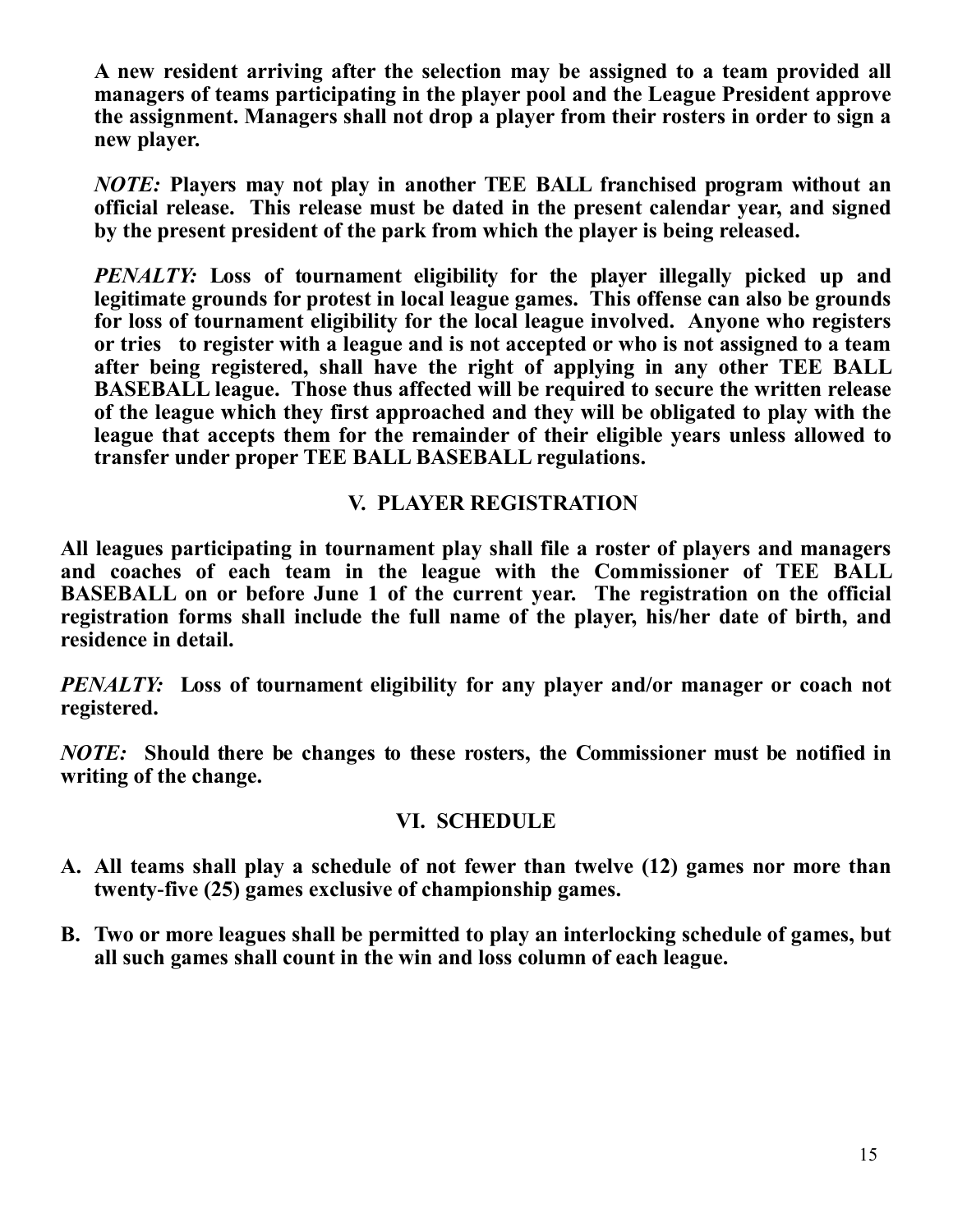- **C. Games may be scheduled at night; however, school age youngsters should not be out late.**
- **D. Local League teams may participate in local league team tournaments. Exhibition games shall be permitted. No organized all-star or travel teams participating in tournaments prior to the Tee Ball World Series (Jan. through June) may participate in the Tee Ball World Series or 4 & 5 Year Old Tournament.**
- **E. It is recommended that each team play a schedule of two games per week.**
- **F. No games shall be considered official by TEE BALL BASEBALL until a league fully complies with franchise renewal requirements such as payment of annual fees, completion of forms, etc.**

#### **VII. FORFEITURE AND PROTEST**

- **A. A team failing to field at least nine (9) players within fifteen (15) minutes after the scheduled game time shall forfeit the game. The score shall be entered in the records at 6-0 in favor of the winning team. The game shall be played after a forfeit is declared in local league play if at least eighteen (18) total players are present, as the primary purpose in the local league is participation.**
- **B. The playing of ineligible players may result in forfeiture of games in which the players participated illegally** *if protested* **by any of the league managers.**

*NOTE:* **Read Rule 3.22.**

#### **VIII. TEAM SPONSORS**

- **A. TEE BALL BASEBALL teams shall be sponsored only by organizations whose activities or products are not detrimental to the welfare of youth.**
- **B. No firm or company whose advertising reflects the sale or use of alcoholic beverages or tobacco products shall be permitted as a sponsor of the TEE BALL BASEBALL program, either locally or nationally, and shall not be permitted to display any form of such advertising in connection with the program.**

#### **IX. ADMISSION TO GAMES**

- **A. TEE BALL BASEBALL recommends that no admission be charged at local league games. A free-will collection may be taken up at each game.**
- **B. Admission shall be charged at the TEE BALL World Series and other postseason tournaments. Proceeds shall be used to defray expenses of the tournament and for promotion of TEE BALL BASEBALL. Franchised parks hosting the Four- & Five-Year-Old Tournament may not charge more for gate fees than the TEE BALL World Series gate fees.**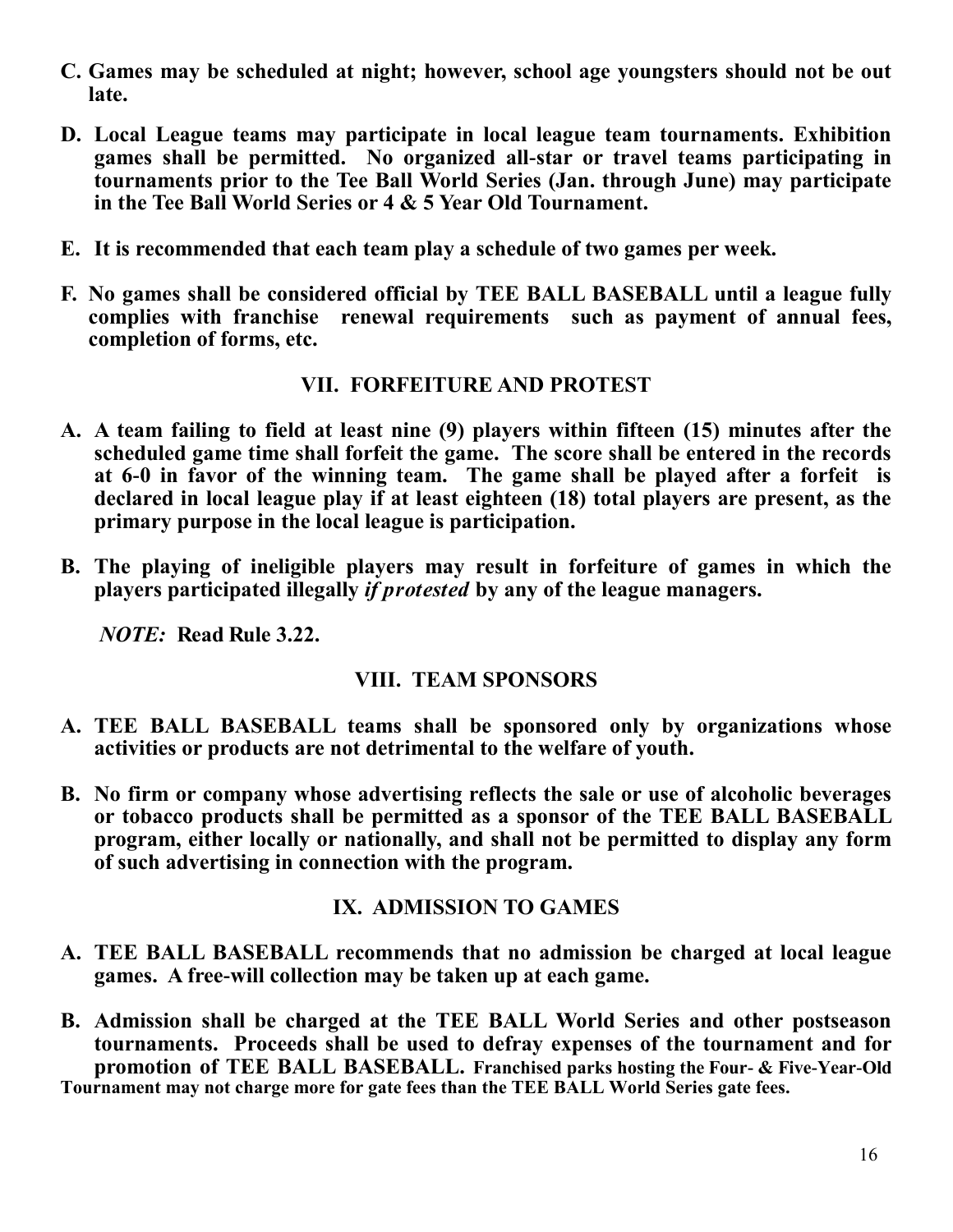#### **X. CONDUCT AND SPORTSMANSHIP**

**A. Members of one team shall not ride, kid, heckle, poke fun at, or in any other manner do anything that in the opinion of the umpire distracts the opposing team. This does not include normal baseball chatter unless words like "batter" or the like are included.**

*PENALTY:* **Removal of the guilty player, players, and/or coach or manager from the game and from the dugout after one (1) warning by the umpire.**

**B. The umpire shall be empowered to call a baserunner out or safe for an act either by him or by a fielder that in the opinion of the umpire is unsportsmanlike conduct.**

#### **XI. PRE-TEE BALL BASEBALL**

**Pre-TEE BALL BASEBALL is a program for 3 1/2- and 4-year-olds that are basically too young and/or immature for the regular TEE BALL program.**

*RULES:* **TEE BALL BASEBALL rules are modified to fit this age group. Two innings are played instead of six. Copies of these rules are available online at www.youthathleticclub.org.** 

*THE PLAYING FIELD:* **The outfield may be any distance between sixty feet (60') and seventy-five feet (75'). The baselines are thirty feet (30') and the pitcher's circle has a radius of two and a half feet (2 1/2') and its center is thirty-five feet (35') from the point of home plate (batting tee). A foul strike arc from baseline to baseline in front of home plate has a radius of five feet (5').**

Write TEE BALL BASEBALL for rules or additional information.

## **XII. PRO-TEE BALL BASEBALL**

**Pro-TEE BALL BASEBALL is a program for five- and/or six-year-olds that are basically too young and/or immature for the regular TEE BALL program.**

*RULES:* **Same as TEE BALL BASEBALL rules. Exception: A four-inning game is played rather than six.** 

*THE PLAYING FIELD:* **Same as TEE BALL BASEBALL except that the outfield fence is between seventy-five feet (75') and one hundred feet (100') from home plate.**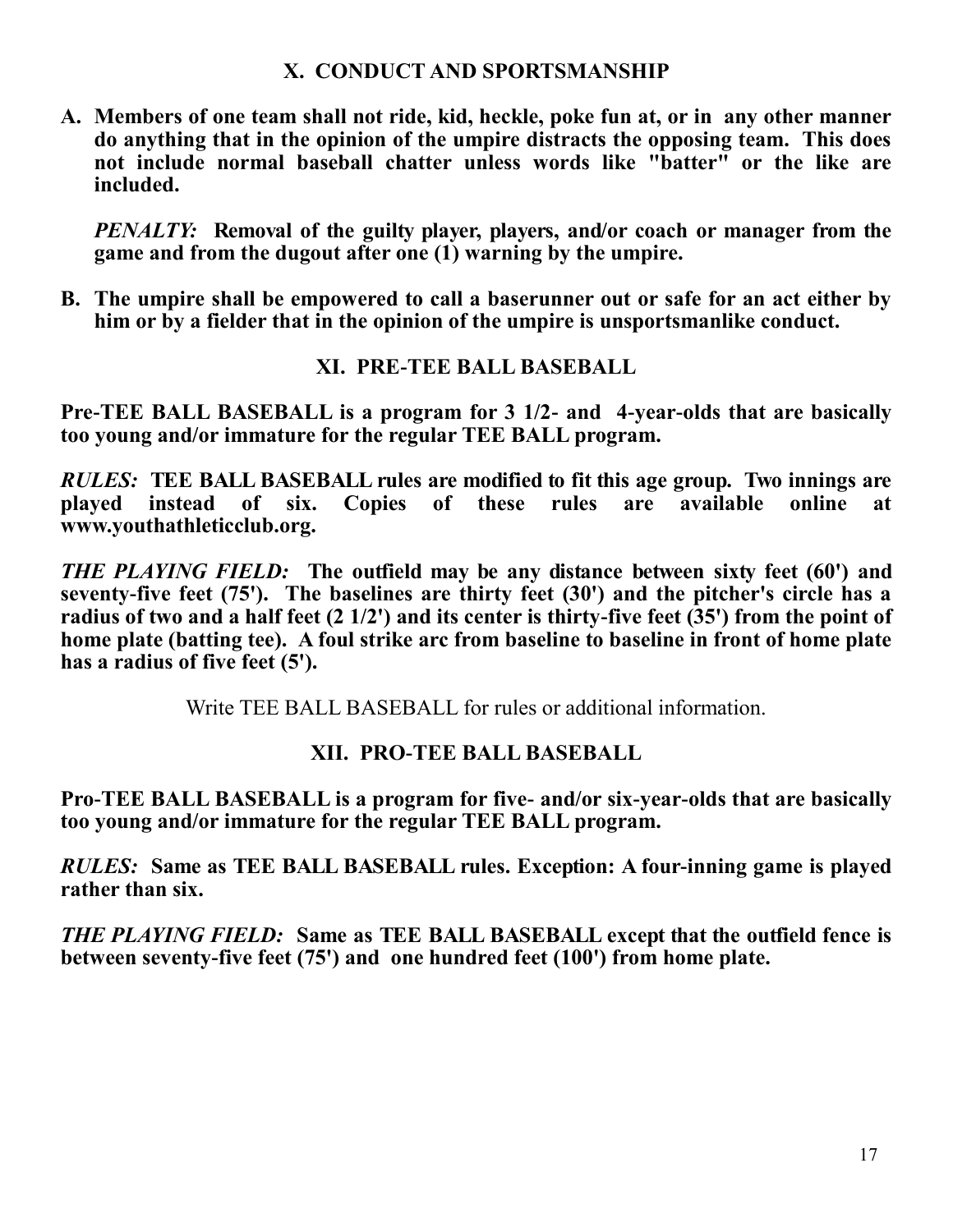#### **TOURNAMENT RULES**

**All rules are in effect in TEE BALL Tournaments unless otherwise stated below.**

#### **I. EQUIPMENT**

- **A. Only official TEE BALL sanctioned baseballs and bats shall be used; that is, those meeting the specifications of TEE BALL BASEBALL.**
- **B. All players on a team shall wear identical uniforms consisting of a cap, numbered shirt, baseball pants and socks, or long trousers, and shoes. No metal cleats on shoes are permitted.**
- **C. Approved helmets must be worn by all offensive players while on the playing field - including batters, baserunners, on-deck batters, bat boys, and boys coaching bases.**

#### **II. GENERAL INFORMATION**

**A. Each team will consist of no more than thirteen (13) uniformed players. The team may consist of all six (6)-year-olds or any combination of five (5) and six (6)-yearolds. A player whose seventh (7th) birthday comes before May 1st is too old for tournament play.**

**Tournament players' names as well as those of managers and coaches must also appear on local league player registration forms filed with the Commissioner, and each player and coach must have participated in at least one half (50%) of the games played by the team to which said player and coach were assigned.**

- **B. Rosters: Maximum of thirteen (13) players. All tournament players must play at least one complete inning per game unless the game ends early due to mathematical elimination.**
- **C. Teams may play with only nine (9) players but the tenth spot will be an automatic out.**
- **D. No MVP's will be selected during tournament play.**
- **E. Rules 3.02 and 3.03 are not in effect for tournament play.**
- **F. No music is allowed on or off the fields before, during, or after tournament play.**

**G. The undefeated team entering the championship game shall be the home team. If there is a forced second game, a toss shall determine home team.**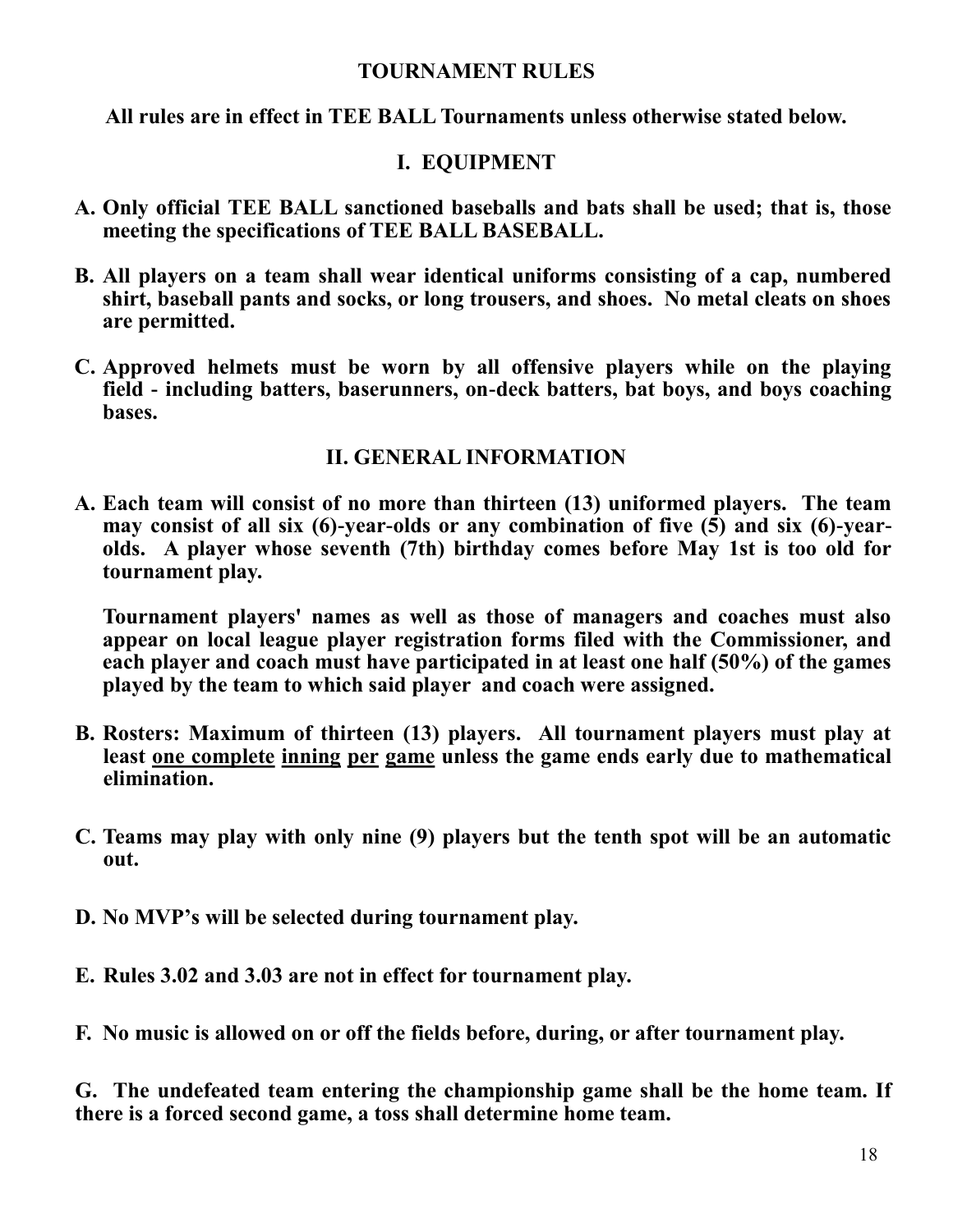**H. Managers and Coaches: Each team may have one (1) manager and three (3) coaches. On offense, there is no difference from local league play. On defense, one (1) coach may stay in the coach's lane in front of the dugout and the remainder must stay in the dugout. Electronic or other means of communication with people outside the playing field for the purpose of coaching or strategizing shall not be permitted. Managers and coaches may not leave the playing field once the game is in progress except by permission of the head umpire for emergencies only**.

*PENALTY:* **The offender will be immediately removed from the game and take no further part in the game. Any attempt by the offender to coach from outside the playing field will subject his team to forfeiture.**

- **I. A regulation game is six (6) innings, five and one-half (5-1/2) if the home team is ahead. In tournament play, once a team is mathematically eliminated (cannot score enough runs in the innings left to at least tie the opposing team) the game shall be declared over by the umpire. Any suspended games must be completed before another game can be started. An hour and a half time limit shall also be in place, meaning that no new inning shall begin after the time has expired unless there is a tie.**
- **J. PROTESTS: Protests will be settled immediately by a protest committee assigned before each game, and their decision will be final.**

**Other rulings not specifically covered in this book are covered by current Official Baseball Rules.** 

**An officially sanctioned TEE BALL BASEBALL Tournament for five- and six-year-olds is held each year in the week following the conclusion of the TEE BALL BASEBALL World Series. This tournament is on a rotating basis at parks franchised by TEE BALL BASEBALL.**



Pensacola | Pace | Panama City Beach | Tallahassee

**www.dickssportinggoods.com**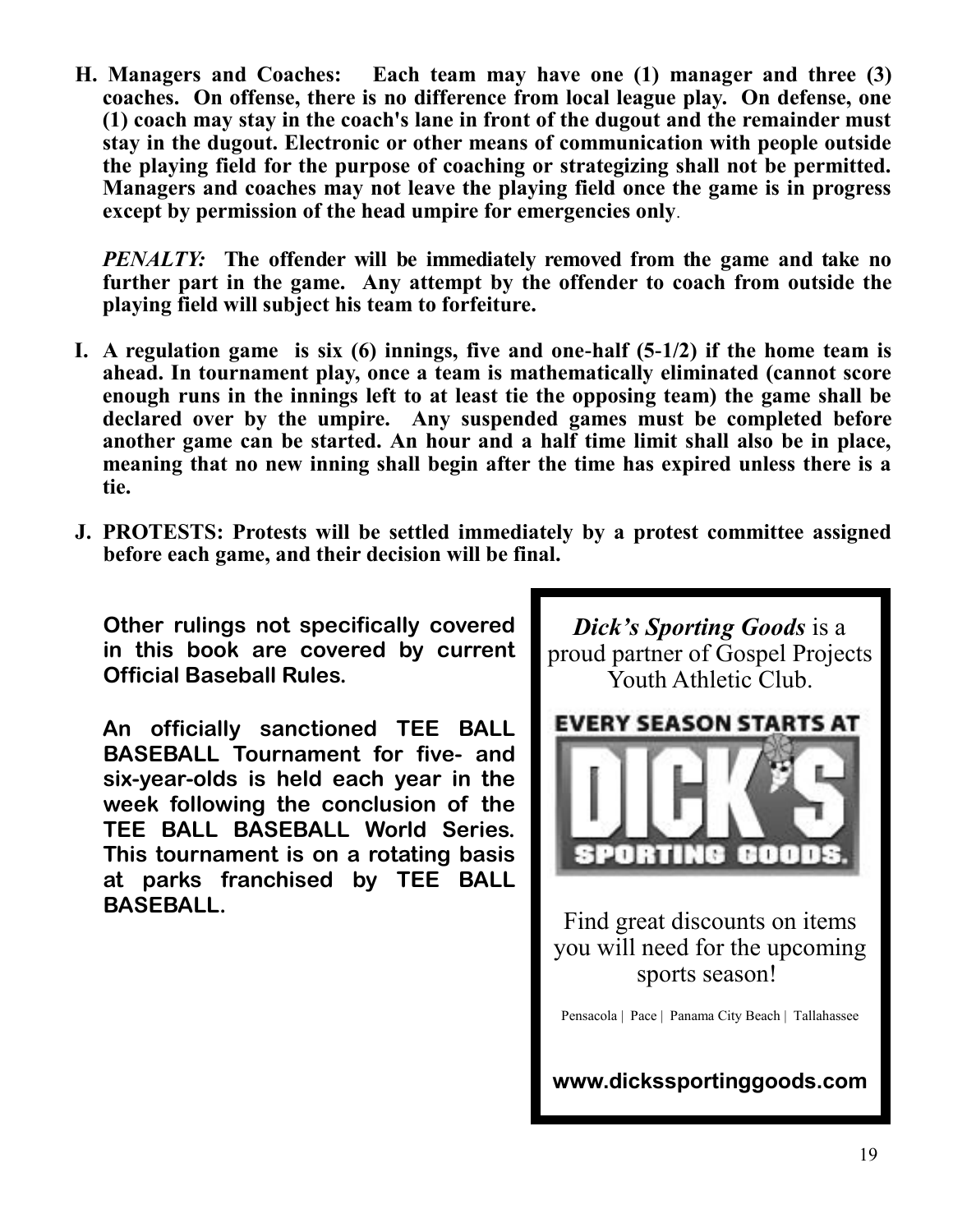## **APPLICATION FOR FRANCHISE FORMS**

## **Fill out and mail to:**

**TEE BALL BASEBALL 6331 Chestnut Street Milton, FL 32570 Phone: (850) 623-4671 Fax: (850) 623-9559 sports@youthathleticclub.org**

| Number of Teams                                                                                                                                                                                                                |  |
|--------------------------------------------------------------------------------------------------------------------------------------------------------------------------------------------------------------------------------|--|
| <b>League Contact:</b>                                                                                                                                                                                                         |  |
| Name                                                                                                                                                                                                                           |  |
| Phone                                                                                                                                                                                                                          |  |
|                                                                                                                                                                                                                                |  |
|                                                                                                                                                                                                                                |  |
|                                                                                                                                                                                                                                |  |
| <b>Applying Park:</b>                                                                                                                                                                                                          |  |
|                                                                                                                                                                                                                                |  |
|                                                                                                                                                                                                                                |  |
| Email expression of the contract of the contract of the contract of the contract of the contract of the contract of the contract of the contract of the contract of the contract of the contract of the contract of the contra |  |
|                                                                                                                                                                                                                                |  |
|                                                                                                                                                                                                                                |  |

**Signed \_\_\_\_\_\_\_\_\_\_\_\_\_\_\_\_\_\_\_\_\_\_\_\_\_\_\_\_\_\_\_\_\_\_\_\_\_\_\_\_\_\_\_\_\_\_\_\_\_\_\_\_\_\_\_\_\_\_\_\_\_\_\_\_\_**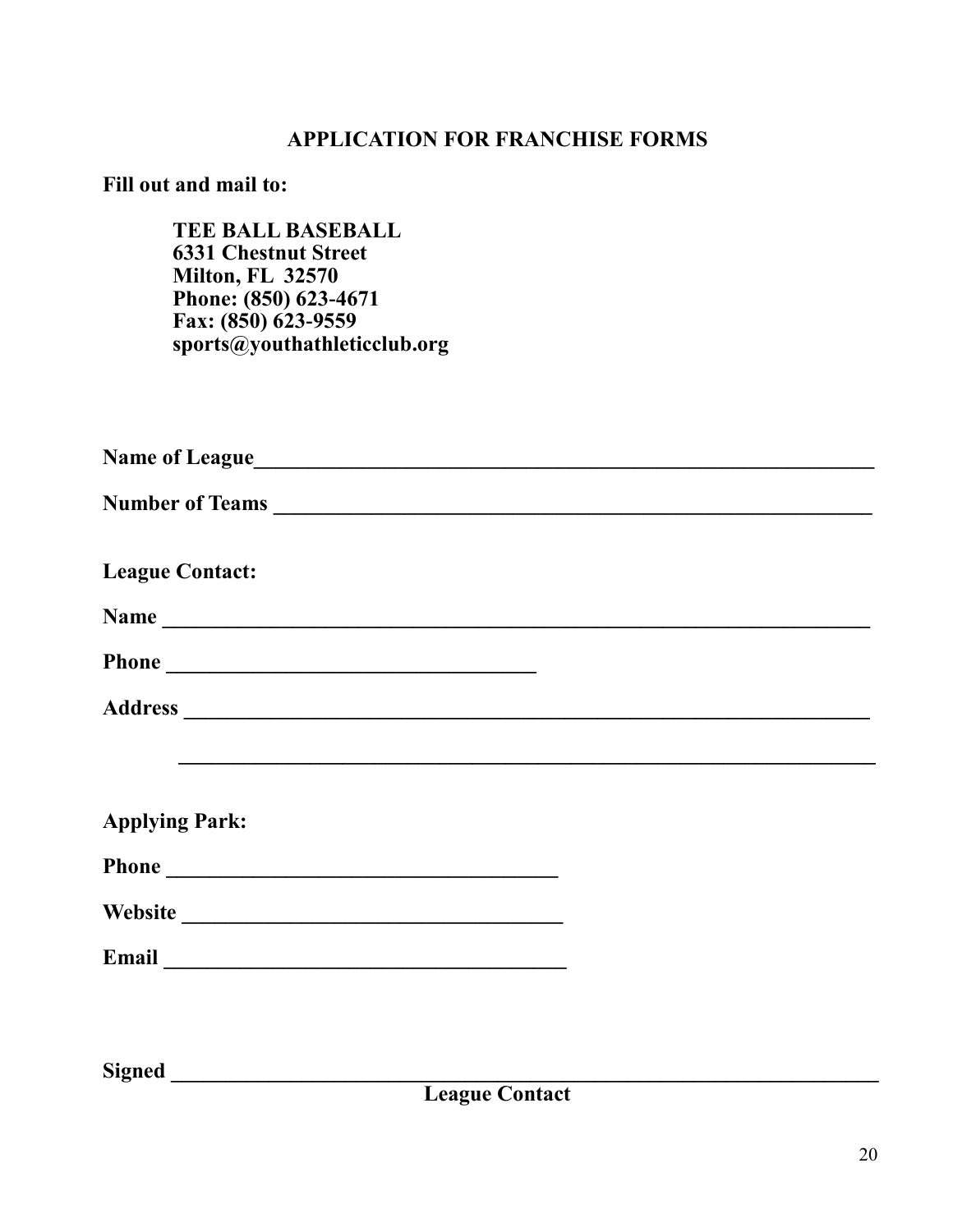# **This Is An Invitation to . . .**

## **EXAMINE YOUR CONDITION IN THE LIGHT OF THE WORD OF GOD!**

# **FIRST: YOU NEED TO BE SAVED.**

#### **You Have Sinned:**

"For all have sinned and come short of the glory of God." - Romans 3:23.

#### **You Are Under God's Wrath:**

 "He that believeth on the Son hath everlasting life; and he that believeth not the Son shall not see life; but the wrath of God abideth on him." - John 3:36.

#### **You Are Already Condemned:**

 "He that believeth on him is not condemned: but he that believeth not is condemned already, because he hath not believed in the name of the only begotten Son of God." - John 3:18.

#### **Eternal Punishment Awaits You:**

 "And whosoever was not found written in the book of life was cast into the lake of fire." - Revelation 20:15.

## **SECOND: YOU CAN BE SAVED.**

#### **God Loves You:**

"For God so loved the world, that he gave his only begotten son, that whosoever believeth in him should not perish, but have everlasting life." - John 3:16.

#### **Christ Died For You:**

 "But God commendeth his love toward us, in that, while we were yet sinners, Christ died for us." - Romans 5:8.

## **THIRD: YOU HAVE AN INVITATION TO BE SAVED - TODAY.**

#### **Come:**

"Come unto me, all ye that labour and are heavy laden, and I will give you rest." - Matthew 11:28.

#### **Repent:**

 Jesus said, "The time is fulfilled, and the kingdom of God is at hand: repent ye, and believe the gospel." - Mark 1:15.

#### **Believe:**

 "Believe on the Lord Jesus Christ and thou shalt be saved, and thy house." - Acts 16:31. **Receive:**

"As many as received him (the Lord Jesus Christ), to them gave he power (the right) to become the sons of God, even to them that believe on His name." - John 1:12